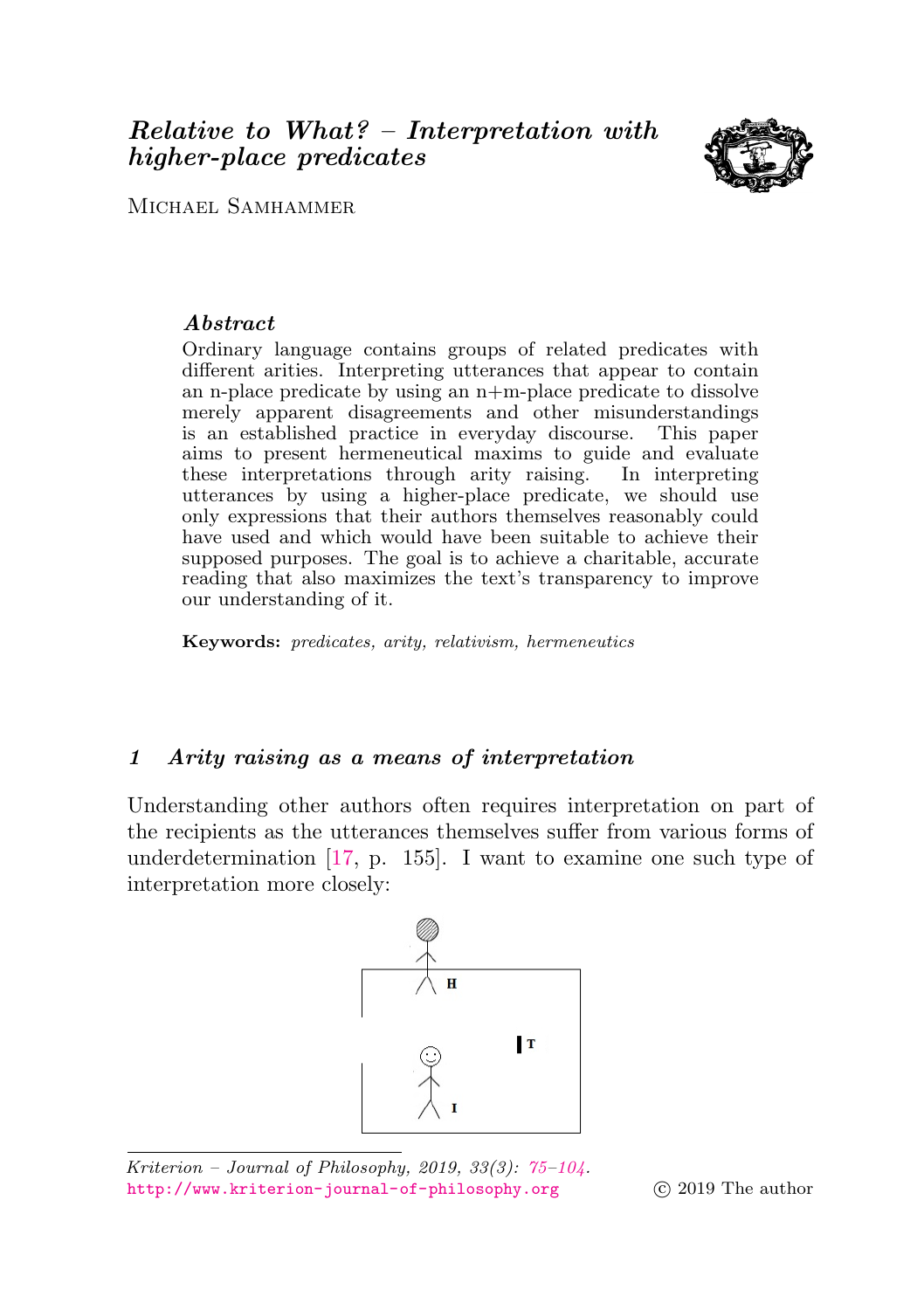Imagine that Ida  $(= I)$  and Henry  $(= H)$  are preparing to move. They are packing their books into boxes. Each one faces a shelf in front of them while they work. To pack the boxes, they share a roll of tape  $(=$ T). In this situation, the following exchange takes place:

- H: "Where is the tape?"
- I: "It's to the left." [Henry turns to his left and is unable to find the tape.]
- H: "Ah, you meant it's to the left of you from your point of view." [Henry turns around and finds the tape.]

In this situation Henry is confronted with the utterance of 'It's to the left.' and initially misunderstands it. He incorrectly interprets Ida's utterance and is unable to locate the tape. He then revises his interpretation by paraphrasing Ida's utterance, making use of the higher-place (= higher-arity) predicate  $\therefore$  is left of  $\therefore$  from the point of view of  $\therefore$ This is not the predicate that Ida herself used.

This simple example illustrates how higher-place predicates are used during everyday discourse as part of a paraphrase. This technique can also be used to resolve the appearance of disagreement between utterances. Often times when people make utterances, they make use of lowerplace predicates, even if higher-place predicates are available, which can result in the appearance of disagreement. For example, the utterance of 'curry is (not) tasty' uses a 1-place predicate and is very prone to creating at least the appearance of a disagreement with others. This appearance can be dissolved through paraphrasing the respective statements, using higher-place predicates (e.g. 'curry is (not) tasty for me.').<sup>[1](#page-24-0)</sup> Of course, the mere appearance of disagreement could have been omitted by using the higher-place expression outright.

<span id="page-1-2"></span><span id="page-1-1"></span><span id="page-1-0"></span>This paper aims to discuss the use of higher-place predicates as part of exegetical interpretations<sup>[2](#page-24-1)</sup> independent of semantic limitations e.g. to predicates of personal taste. Scenarios akin to the example above can be constructed using predicates from a variety of areas, not just spatiotemporal relations. This broad approach means that certain forms of relativism naturally fall within the area of inquiry. Of course the landscape of discourses on relativisms (of morals, justice, truth etc.) is vast and each of the discourses harbours itself a variety of positions that dif-fer on what the relevant questions even are.<sup>[3](#page-24-2)</sup> Given this overwhelming situation, only a blanket statement can be made here: The methodological guidelines for the interpretation through arity raising as I propose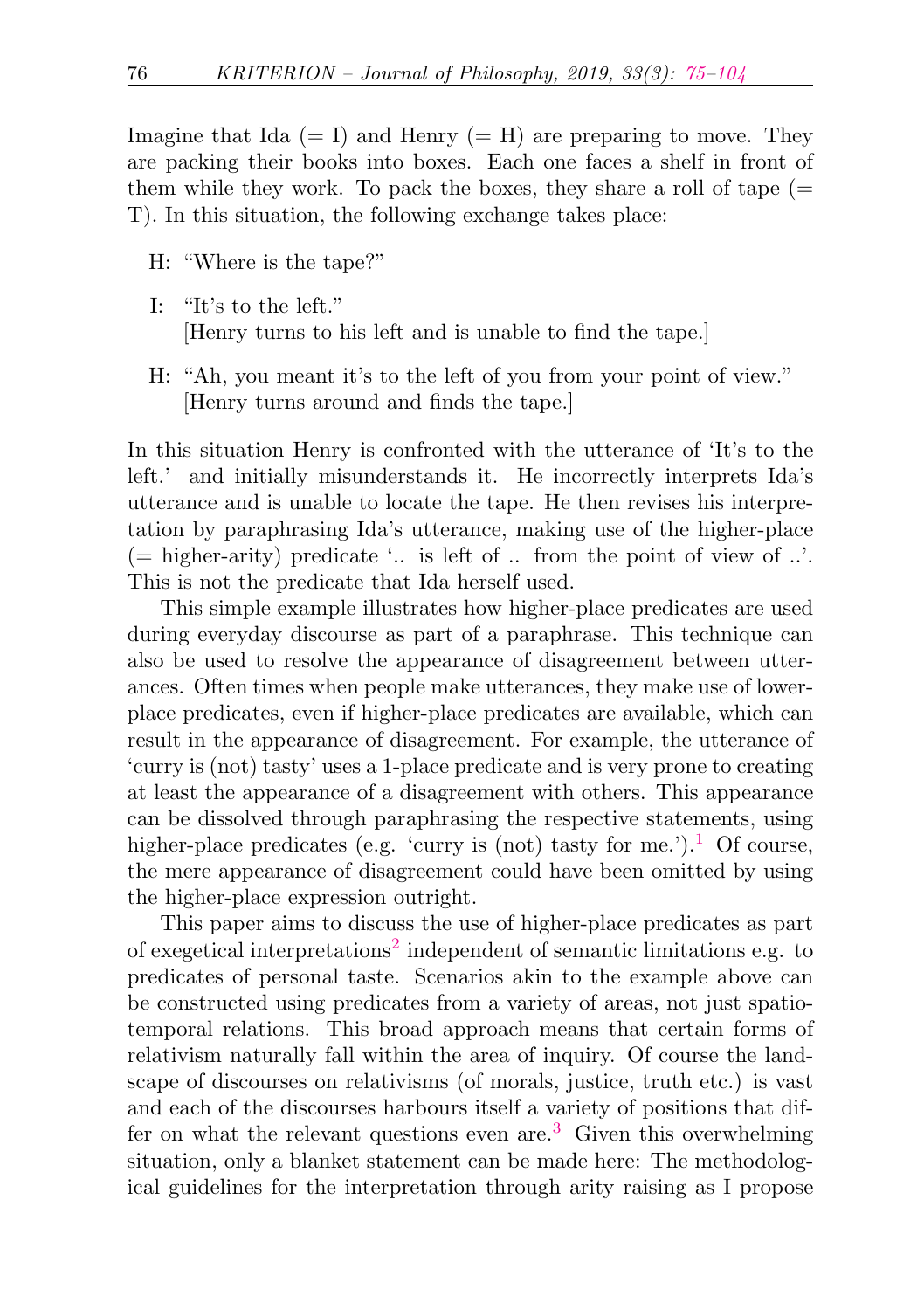<span id="page-2-0"></span>them take inspiration from certain discourses on relativism and might be gainfully employed in such debates. Specifically, linguistic approaches to relativisms of various kinds might profit.<sup>[4](#page-24-3)</sup> Following such an approach, one might ask questions like "Is the predicate '.. is just' elliptical?" instead of questions like "Is the justice-property, which predicates like '..is just' purport to describe, relative to something?". In addition, a hermeneutic approach to different types of (merely apparent) disagreements can serve as an alternative to others, such as proposed by relativists and contextualists, which often require fundamental revisions of the underlying theories of truth and meaning [\(5\)](#page-18-0).

The example above (and many others) suggest that higher-place predicates can be used as part of interpreting utterances to resolve a lack of understanding. In light of this notion, I want to propose answers to the questions of how and when we should perform interpretations of this kind.

This is not always as self-evident as the left-right-scenario may suggest. Using higher-place predicates such as '.. is a fact for the person ..' as part of paraphrasing utterances can be a highly controversial move. Paraphrasing statements that supposedly aim to describe something as a fact by means of a person-relative predicate seems to run counter to the notion of a fact. Similar concerns can be voiced with regards to using relative justice, truth, or knowledge predicates as part of a paraphrase and the debates on these relativisms reflect that. Interpretations, as understood here, should aim to be as defensible as possible and at the same time resolve underlying problems with understanding the text, even if any hopes of finding the one correct reading may be futile.<sup>[5](#page-24-4)</sup>

<span id="page-2-1"></span>The overall approach taken towards analysing the use of higher-place predicates here can be compared to a pragmatic-normative approach to logic: There is an established practice, which has proven itself to be useful and reliable in most cases. In regards to logic, this is the practice of performing inference acts, in regards to the use of higherplace predicates it is the practice of paraphrasing utterances in the way showcased above. The established practice, while useful and fruitful, is prone to errors and other disturbances. To counter this, one can propose rules that serve to govern and evaluate what is already being done (e.g. inferring, paraphrasing).[6](#page-24-5)

<span id="page-2-3"></span><span id="page-2-2"></span>The example provided earlier should suffice to establish that this is indeed a part of everyday discourse, but it does also extend to scientific and political discourse.<sup>[7](#page-24-6)</sup> To support this practice, I aim to outline a hermeneutic method, which is backed by more explicit rules. Thus the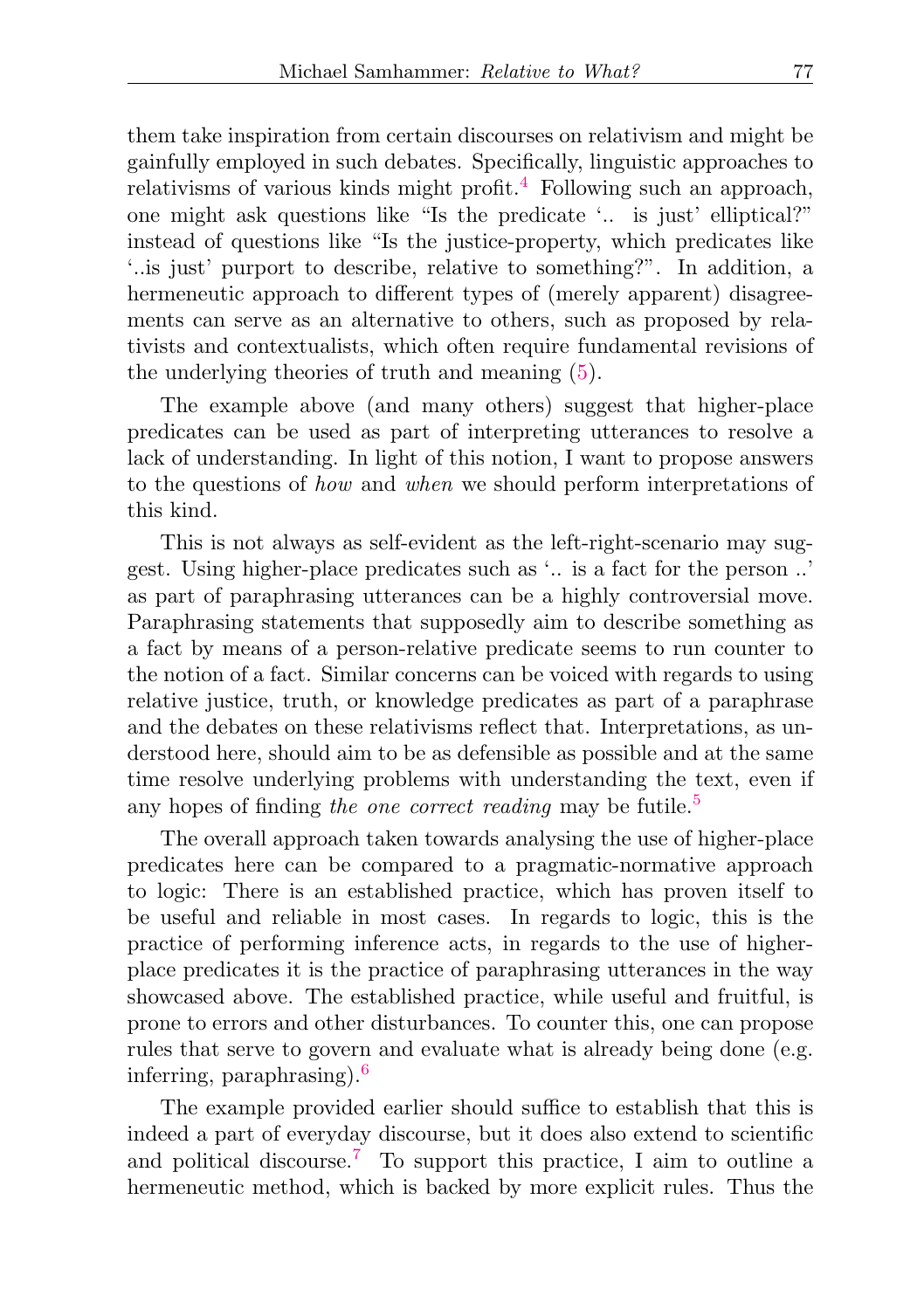overall goal is to provide useful hermeneutic tools for producing interpretations in the context of rational debates of any kind. This includes scientific, legal, or political discussions.

To answer the questions of how and when we should perform paraphrases of this kind, I will first take a step back and examine the role of related predicates of different arity in ordinary language [\(2\)](#page-3-0). This serves as a backdrop for the hermeneutical maxims to guide interpretation through arity raising [\(3\)](#page-6-0). Then I'll specify when we should consider using the suggested methodology [\(4\)](#page-14-0) and turn towards some related questions, such as debating the merits of different-place predicates and the relation of arity raising to the ongoing debate between contextualists and relativists [\(5\)](#page-18-0).

## <span id="page-3-0"></span>2 Related predicates of different arity in ordinary language.

To prepare for the formulation of hermeneutical maxims applicable to the use of higher-place predicates, a closer look at the selection of predicates in ordinary language is warranted. Consider the following exchange:

- A: "I'm going to give Peter a book for his birthday. How about you?"
- B: "I'll probably give him money."
- C: "For his last birthday, I gave him a game. This year, I'll give him a geode."
- A: "A geode is a strange gift. Why would you chose that?"
- C: "I'll give a geode for his recently started mineral collection."

Apparently there are subtly different ways to talk about the practice of gift giving. If someone attempted to reconstruct an exchange such as this, one possible way to do it would be to use different-place predicates. A's initial utterance could be accurately reconstructed as using a 4-placepredicate '.. give .. a .. for ..' with places for giver, giftee, the gift and the occasion. B's utterance suggests the use of a similar 3-place predicate but with no place for the occasion. C is again using a 4-place predicate, but uses the fourth place to talk about past events. C's second utterance seems to use yet another expression, this one having just three places '.. give a .. for ..' where the last place is reserved for the intended purpose of the chosen gift, not the occasion for giving a gift in the first place.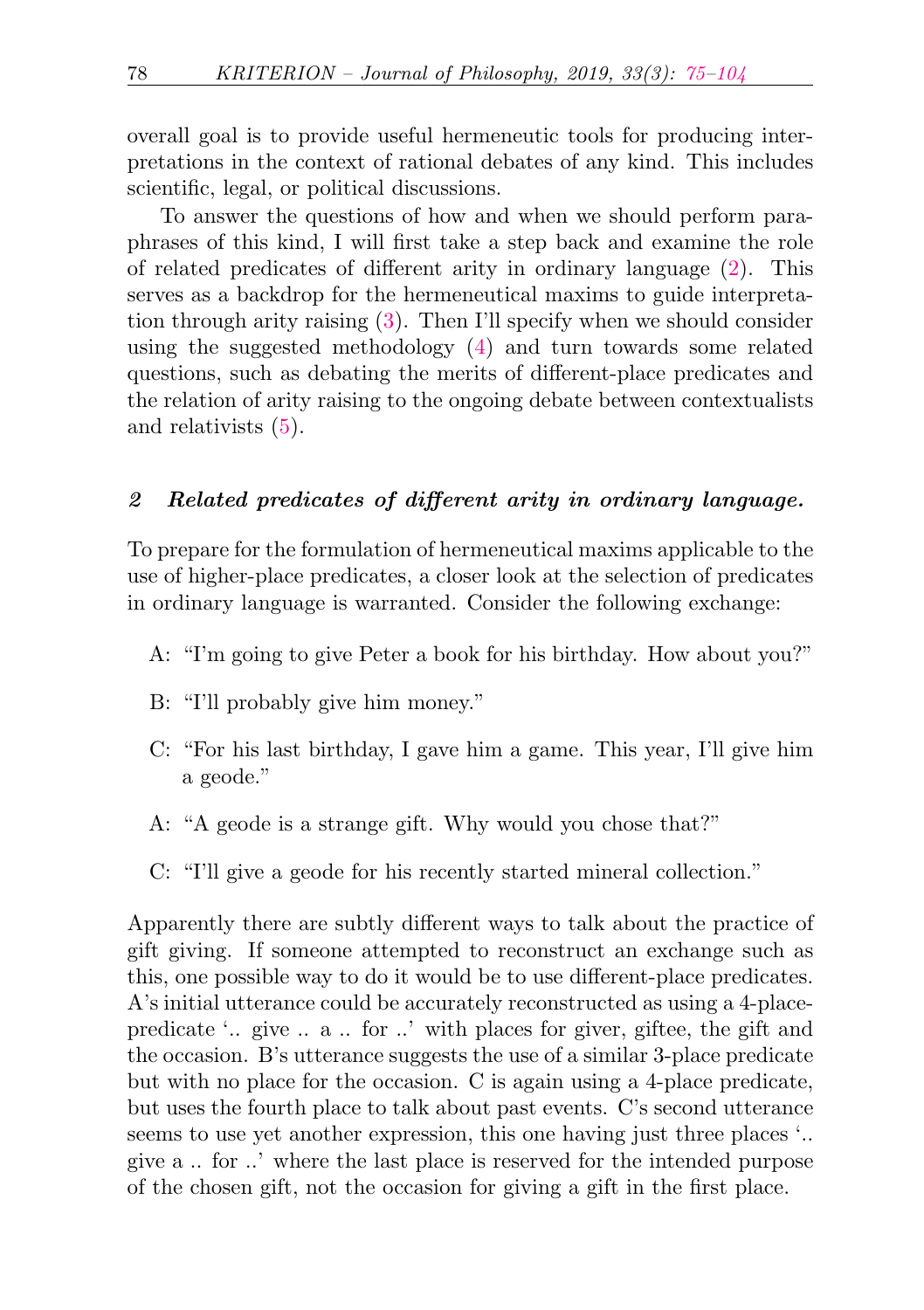This example showcases *related predicates*: these are ordinary language expressions that could be formalized as different-arity predicates in a formal language but which seem to share at least some common meaning. An alternative approach to this phenomenon would be to view them as different forms of one and the same predicate. For example, one might be tempted to reconstruct the exchange above by simply using a 5-place predicate everywhere (giver, gift, giftee, occasion, intended purpose). This would have drawbacks. First, it would not mirror the way the persons involved actually talk as closely. Second, in a lot of places such a reconstruction would come up blank. For example, B provides no intended purpose of his cash gift. As such, the place for the purpose could at best be filled with a quantified expression (e.g. "for some purpose"). Third, it would suggest that gift-giving necessarily requires there to be an intended purpose of the gift, which is not always the case.

While the notion of related predicates hopefully has some initial plausibility, defining it in exact terms has proven to be a challenge. Initially, it seems clear enough: predicates are a type of expression from grammars based on standard predicate logic. In terms of linguistic grammar, they encompass a verb and optional prepositions and/or nouns, which can indicate addition places (e.g. '.. is to the left of ..'). Prepositions are not required, though. Compare 'Ida loves Henry.' and 'Ida loves Henry today.', where no additional preposition is required to include a time parameter in the form of 'today'. Another problem with the notion of related predicates consist in the fact that in typical predicate logic a predicate is commonly defined as an n-place operator with fixed arity. Yet this linguistic phenomenon seems to suggest that a predicate can change arity or that it can be modified somehow. An alternative approach to the topic would encompass the creation of alternative grammars that allow for predicates of varying arity, so that '.. is left' and '.. is to the left of ..' could be addressed as being two instances of the same predicate (albeit of different arity) instead of as being two distinct but related predicates. Graves [\[5\]](#page-27-0) made an effort to develop such a grammar in order to allow reduction of arity (e.g. inferring 'Brutus stabbed Caesar' from 'Brutus stabbed Caesar with a knife in the forum') without the need for specific regulations (e.g. setting as an axiom that 'For all things x, y, z : if x stabbed y with z, then x stabbed z') of the relevant predicate. I decided against the option for using an alternative grammar since conventional predicate logic is so well entrenched. Abandoning this well-established theoretical foundation just for the sake of a proper definition of 'related predicate' seemed unwise, as long as one can make due with the less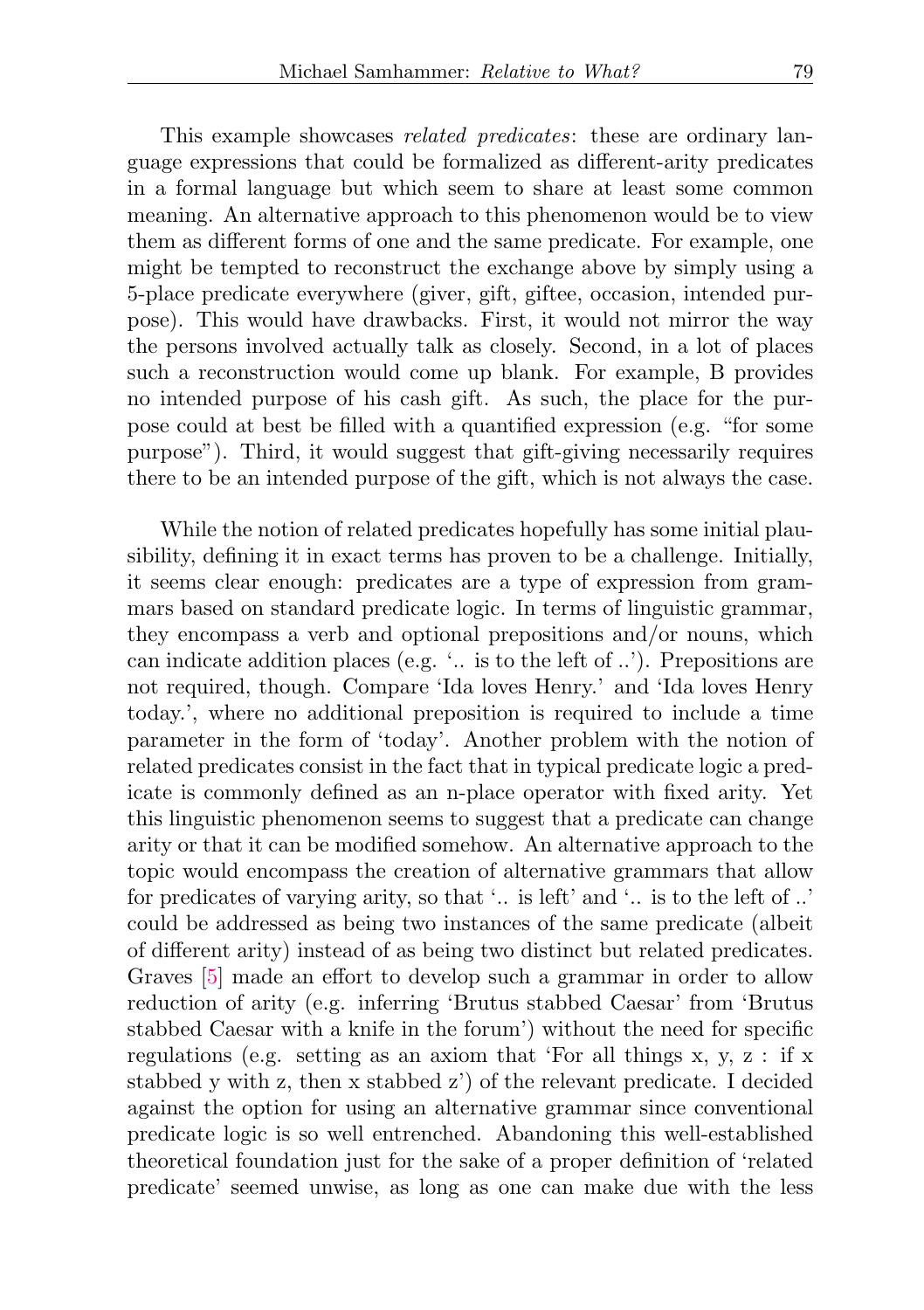precise characterization outlined above.

It is presupposed here that authors perform speech acts in order to achieve one or more purposes. Just as other actions may serve to bring about some state in the world (e. g. The opening of a door by means of the action of pressing its handle), speech can serve as a means to attempt to achieve the author's goals. To perform speech acts authors make use of linguistic expressions. These expressions can be thought of as tools for performing speech acts and one type of these are predicates.

The business of performing speech acts that serve their purposes comes down (at least in part) to picking the right expressions. This general sentiment applies to various aspects of the process: when asking someone for a favour, authors need to pick the right form of address, the right illocutionary expressions, the right predicates and so forth. Teleological considerations affect various parts of communication, but I'll focus on related predicates of different arity here.

Of course, the notion that performing a speech act involves the choice of any expressions whatsoever suggests that there is conscious decision making involved. This is merely a useful fantasy employed here and not meant to suggest that authors always ponder questions of language choice as part of their ordinary discourse. In practice, most authors talk instinctively, without going through the (at times) extensive considerations suggested in the following. The goal here is to map out ways by which an informed choice of predicates *could* take place, if authors were to put their minds to it, not to describe what mental processes are actually involved. Such considerations become relevant when we attempt to troubleshoot our use of language, for example when clearing up or explaining a misunderstanding.

<span id="page-5-0"></span>Under this premise, one can outline some of the factors that influence the choice between related predicates of different arity. Authors generally aim to use expressions that do not convey more information than is needed to achieve their purposes in a given environment.[8](#page-24-7) This can be illustrated with the example from earlier: B uses the predicate '.. give .. a ..' and omits reference to the occasion. That is a sensible choice given the environment of that conversation: it is clear that the topic is now Peter's birthday. He could have uttered 'I'll probably give him money for his birthday.' and achieved his purpose of informing the others about his intentions, but would also have conveyed a piece of redundant information. In other environments, where this particular point is less clear, B might have reasonably opted for another predicate.

Another factor is that some information which can be conveyed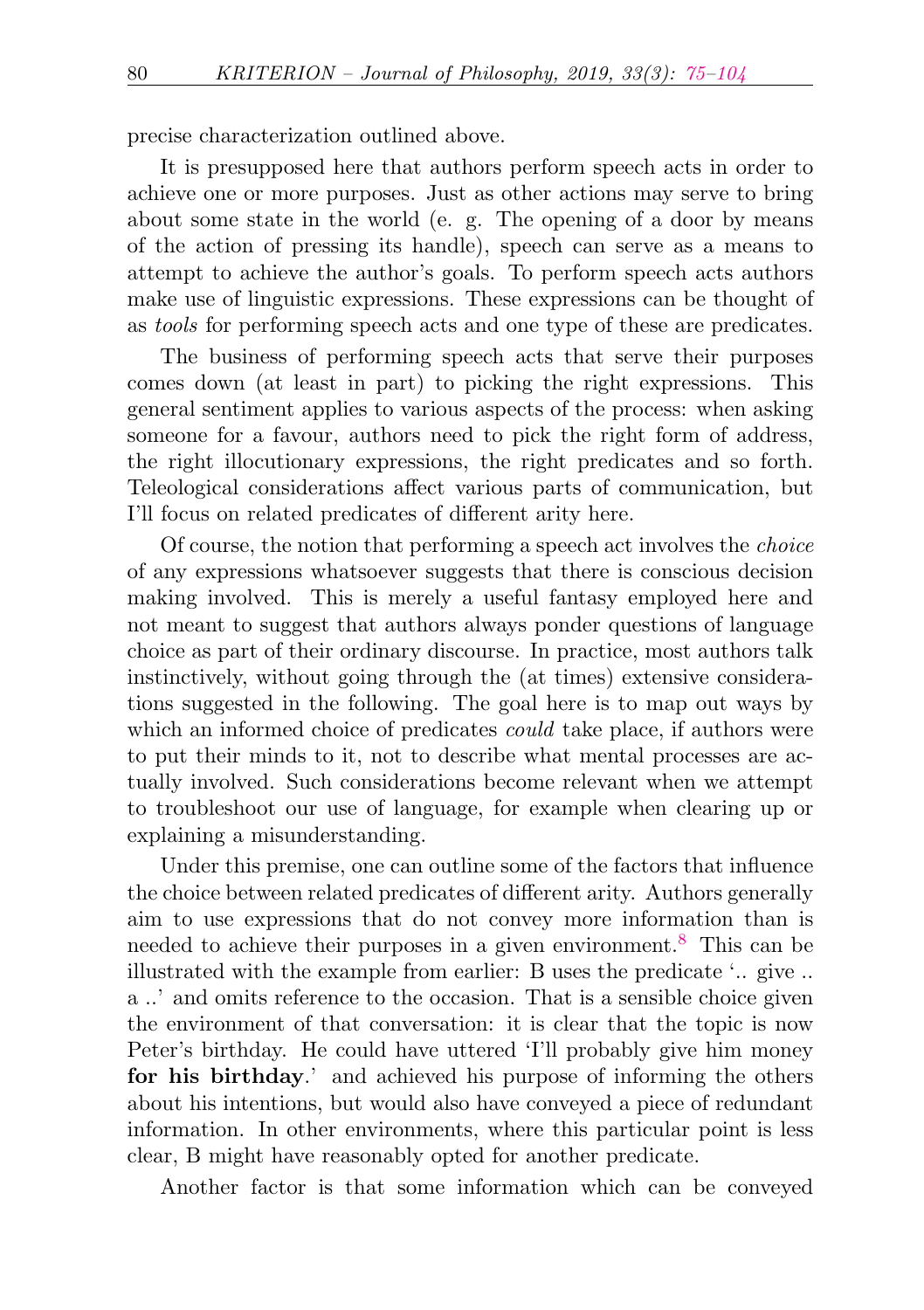through use of higher-place predicates can simply be superfluous in a given situation. In difference to information being redundant, this encompasses cases where the recipient may not know this information yet, but where they are unlikely to be able to make any practical use of it. Looking back at the gift-giving-example, B could have uttered something like 'I will probably give him money for his birthday in a red envelope in person in the morning of that day to relieve his poverty.'. An utterance like that can be understood as involving a 8-place giftgiving-predicate: giver, giftee, gift, occasion, presentation of gift, mode of delivery, precise point in time, and motivation behind the choice of gift. As has been pointed out by Kenny, pretty much any predicate used to describe an action has related expressions with additional places for spatio-temporal information [\[9,](#page-27-1) p. 113.]. It requires little imagination to come up with predicates of a very high arity. However, in everyday discourse we rarely make use of these as the information they convey is only useful for recipients of our utterances in very specific environments. The information which envelope contains money might be relevant when plotting a heist to steal Peter's presents, but will have little bearing on many other conversations.

### <span id="page-6-0"></span>3 Arity raising as a hermeneutic method

In this section I'll turn back to the use of related predicates as part of an interpretation, as outlined before  $(1)$ . A few things about this kind of paraphrase stand out. First, it is highly dependent on the given environment that an utterance is made in. Paraphrasing an utterance that contains the predicate '.. is to the left' by means of '.. is to the left of .. from the point of view of ..' may not always yield clarification. Imagine a case where the misunderstanding has its root in an object moving. In such cases, including the relative perspective in the interpretation may not provide a helpful result, as the object may have moved away already. On the other hand, paraphrasing '.. is to the left' by means of '.. is to the left at the point in time ..' may clear up matters. Different environments and their connected misunderstands require different paraphrases of the same predicate in order to achieve understanding. This suggests that this type of interpretation is highly context-dependant and can not be modelled as the straightforward assignment of one and only one sequence of expressions (including a higher-place predicate) to a given n-place predicate. This makes this type of paraphrase different from others, such as the elimination of an expression through its definition or the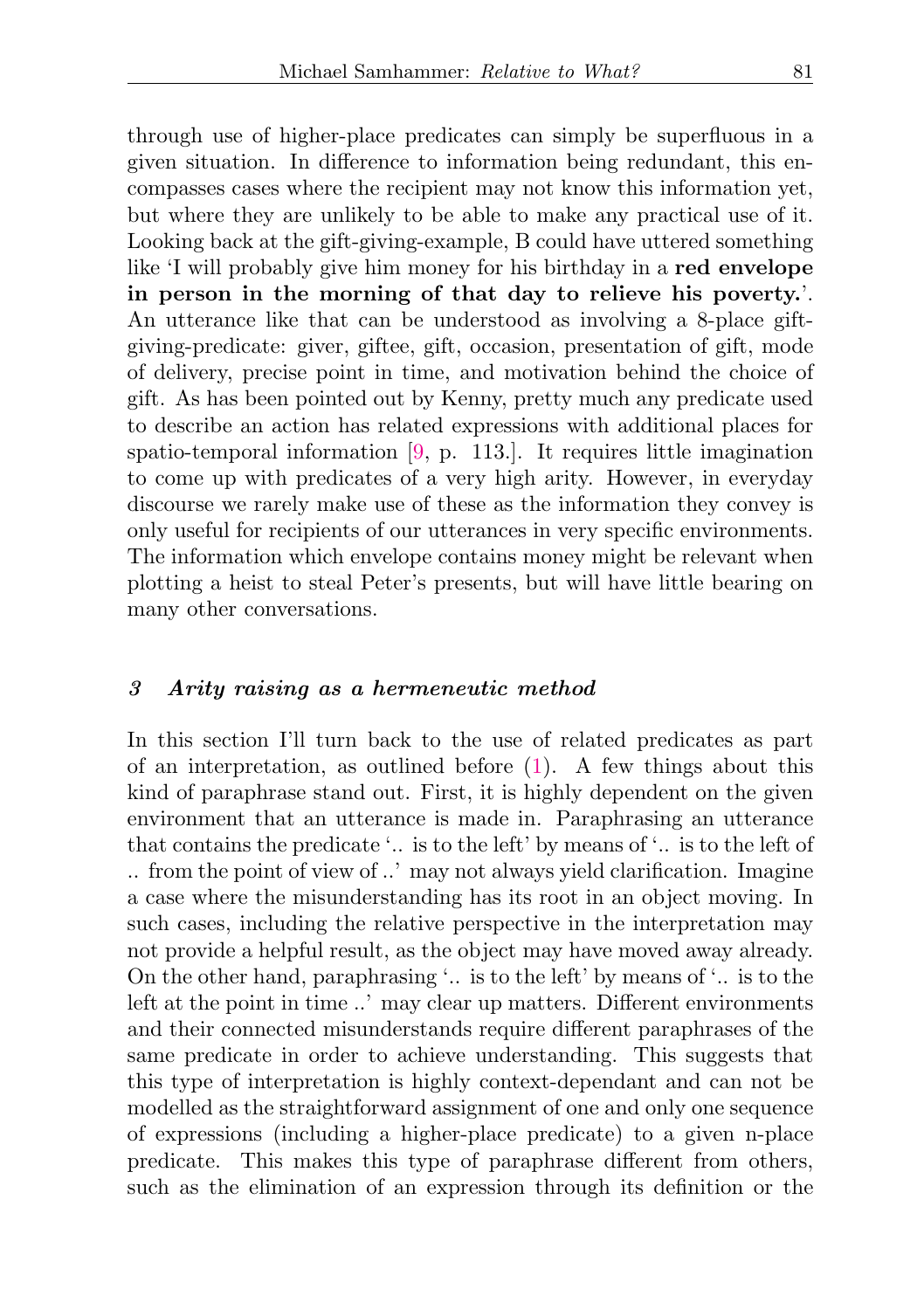replacement of an expression with a synonym.

There have been attempts to explain the linguistic phenomenon of predicates with different arity in such a linear manner. Bach, for example, suggests that utterances containing certain n-place predicates need to be "completed" in order to express full propositions. The examples he presents seem to imply that utterances like 'Steel is strong enough' always need to be completed by means of '.. is strong enough for the purpose ..'. The problem with this approach is that the justification that Bach presents for claiming that utterances containing '.. is strong enough' do not express propositions can also be used to claim that utterances containing '.. is strong enough for the purpose ..' do not express propositions either. We might point to the fact that certain materials get softer with higher temperatures, for example, to claim that only utterances with '.. is strong enough for the purpose .. at the temperature ..' express full propositions [\[1,](#page-26-1) p. 125-136.].

Another argument in favour of the notion that we can not assign a single fixed n+m-place predicate to a given n-place predicate for the purposes of interpretation in all contexts can be made on the basis that it is the recipient of the utterance that has to fill in the blanks. The author may not even be aware of the information relevant for a given paraphrase. Imagine a situation like that of Henry and Ida but wherein Ida is a small child, who has mastered the use of '.. is to the left' already but is still unfamiliar with the intricacies of spatio-temporalrelativity. Cases like that suggest that we can not appropriately frame these examples as involving straight-forward elliptic speech that can be resolved along the lines of 'You said 'It's to the left', but what you really meant was...'. If the author in question has no access to higher-place predicates, then we can not claim that the meaning of their utterances relies on these.<sup>[9](#page-24-8)</sup>

<span id="page-7-0"></span>A similar point can be made with regards to the information that the recipient uses to fill in the additional places in the course of a paraphrase. Consider the following utterances:

'Universal Suffrage is progress.' 'The German family is important.' 'Let's make America great again.'

Utterances like these appear frequently in conversations regarding politics or society. All of these can become the subject of a total or partial lack of understanding and paraphrases employ higher-place predicates can come to the rescue. People lacking understanding might ask questions like: 'Towards which goal was universal suffrage progress?', 'The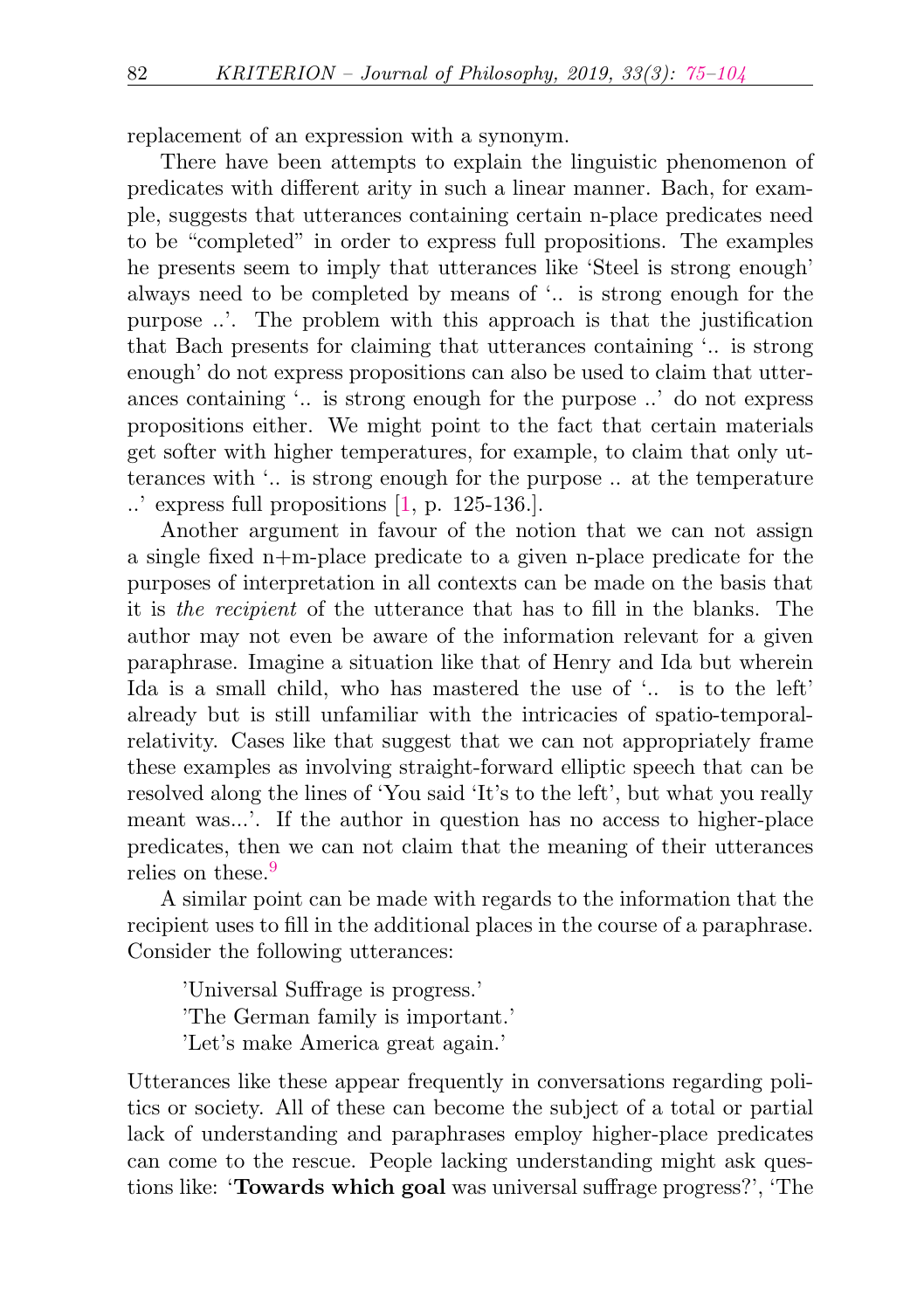<span id="page-8-1"></span><span id="page-8-0"></span>German family is important for what?', 'Let's make America great again for whom?'[10](#page-25-0). Other questions aiming at different higher-place predicates are of course possible. When presented with questions such as these, it is entirely possible that even an honest and well-meaning author will (maybe only temporarily) come up empty. Not everyone who makes utterances involving predicates like '.. is progress' immediately has an answer when asked for the overall goal to which said progress is being measured. In fact, questions like 'Is there progress in human history?' have been dealt with by philosophers without the question of the overall goal being made explicit.<sup>[11](#page-25-1)</sup> This state of affairs suggests that we are not merely dealing with some sort of abbreviation that the author can easily resolve for us. Paraphrases leading from utterances like 'Universal suffrage is progress.' to 'Universal Suffrage is progress towards the ideal of universal equality.' appear to be more complex than those leading from 'The FBI is part of the executive.' to 'The Federal Bureau of Investigation is part of the executive.'. That being said, it still seems fruitful to regard interpretation through arity raising as an interpretation by assignment, where expressions of the interpreted text are assigned another sequence of expressions to yield a reading [\[17\]](#page-28-0). In the remainder of this section, I'll outline some principles for how such paraphrases should be performed.

As a first step, it is worthwhile to spell out the overall goal of the enterprise. I take it that paraphrases of this style are used as a tool for better understanding utterances. As such, they often serve at least two goals: to present an accurate, charitable, and transparent reading of the author's utterance and to clear up potential problems with understanding it on the side of the recipient. What makes a paraphrase that employs arity raising accurate, charitable and transparent? Put briefly, such an interpretation has to contain expressions that the authors reasonably could have used themselves and with which they could have achieved their purposes in the original environment of their utterance. In addition, the reading should strive to present the utterance as relevant to the original context and not distort the alethic state of the proposition expressed. The various steps and decisions involved in the process of interpretation also need to be documented in a clear manner. Hermeneutical maxims can act as guidelines to facilitate the creation of this kind of interpretation.

Perhaps the most widely known maxim of interpretation is the principle of charity. In its general form it states that our interpretations should aim to be as charitable as possible, meaning that when there are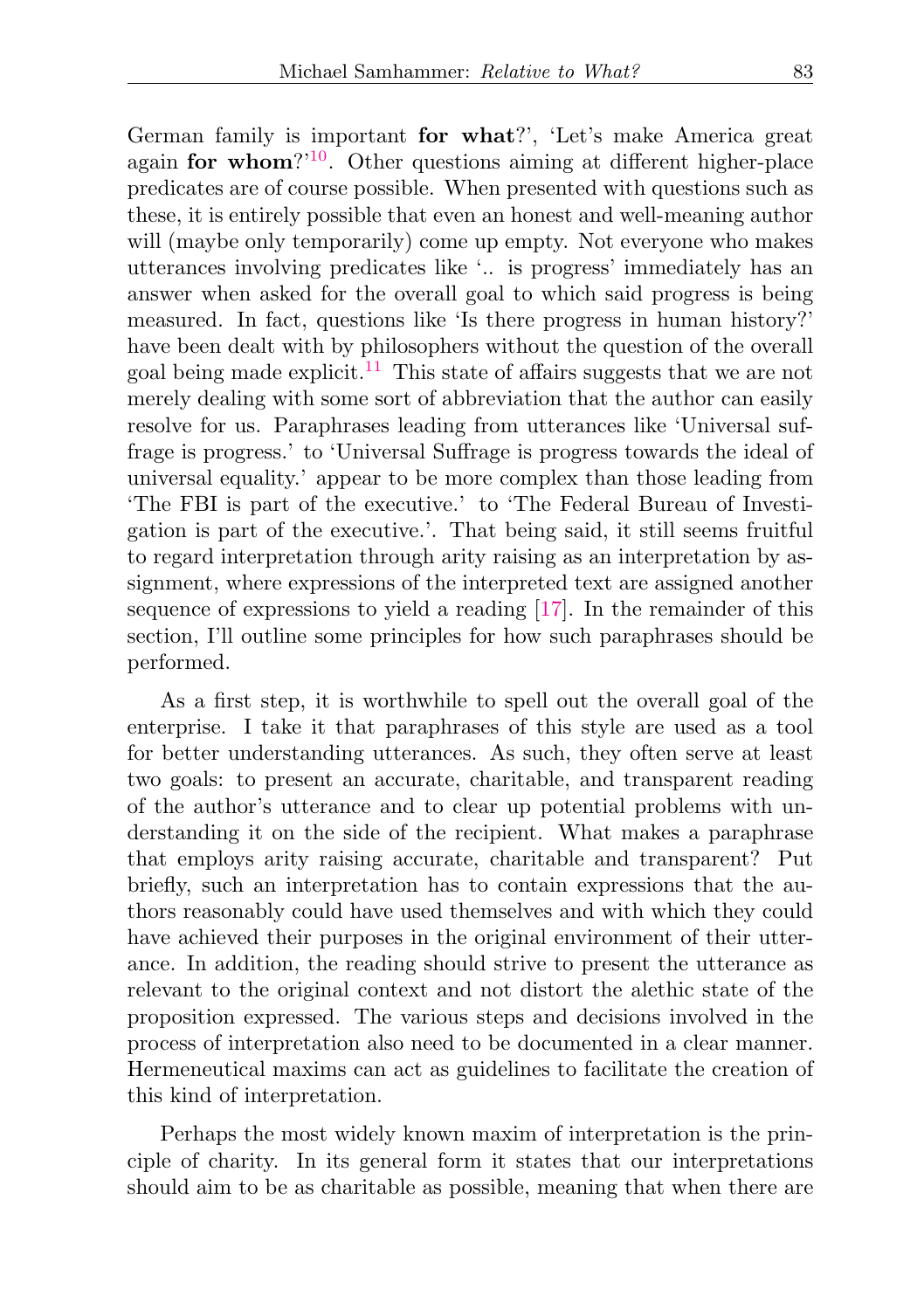<span id="page-9-0"></span>competing readings or options, we should pick the one that presents the author and his utterances in the most favourable light.<sup>[12](#page-25-2)</sup>

The second maxim to be included here is the principle of accuracy. Generally speaking it demands for our interpretations to be as accurate as possible with regard to the authors, their text, and the environment in which it was produced. This broad demand can touch upon various aspects of the hermeneutic process, such as including as much of the relevant text as possible to prevent cherry picking.<sup>[13](#page-25-3)</sup>

<span id="page-9-1"></span>Lastly, interpretations should be transparent. The principle of transparency demands that we outline the decisions (and their possible alternatives) we make during the interpretation process, so as to not deceive a potential audience with regards to alternative readings. An ideal interpretation is one where each step is presented so transparently that it can be judged on its own merit. In addition, an interpretation should strive to increase transparency, relative to the interpretation's overall goal, over the initial text. In other words, an interpretation should clarify the matters under debate and not be more difficult to comprehend than the initial text.

The hermeneutical maxims as presented by Reinmuth are tailored towards his overall goal of guiding the logical reconstruction of argumentative texts. As a consequence, some of the maxims and sub-maxims target aspects that are exclusive to or found predominately in relation to argumentative texts. In the following, I'll outline how these maxims may be specified and adjusted to guide an interpretation through arity raising. For this goal, I'll outline two important components of this interpretative process.

The first component is the selection of a predicate. When we are presented with an utterance that uses an n-place predicate, for example 'Universal suffrage is progress.', we have to determine which predicates we may use as part of a charitable and accurate interpretation. For this purpose, general reflection on the notion of progress can offer up some starting points. When people talk about progress being made, it implies that there is a special kind of change from some previous state of affairs. This suggests the use of expressions like '.. is progress from .... In addition, progress is often connected to (at least implicit) notions of certain goals, like achieving a state where men and women enjoy universal equality. This suggests the use of expressions like '.. is progress towards ..' or the combined '.. is progress towards .. from ..'.

In the case of the example utterance above, our inquiry may be motivated by problems when trying to understand utterances: if something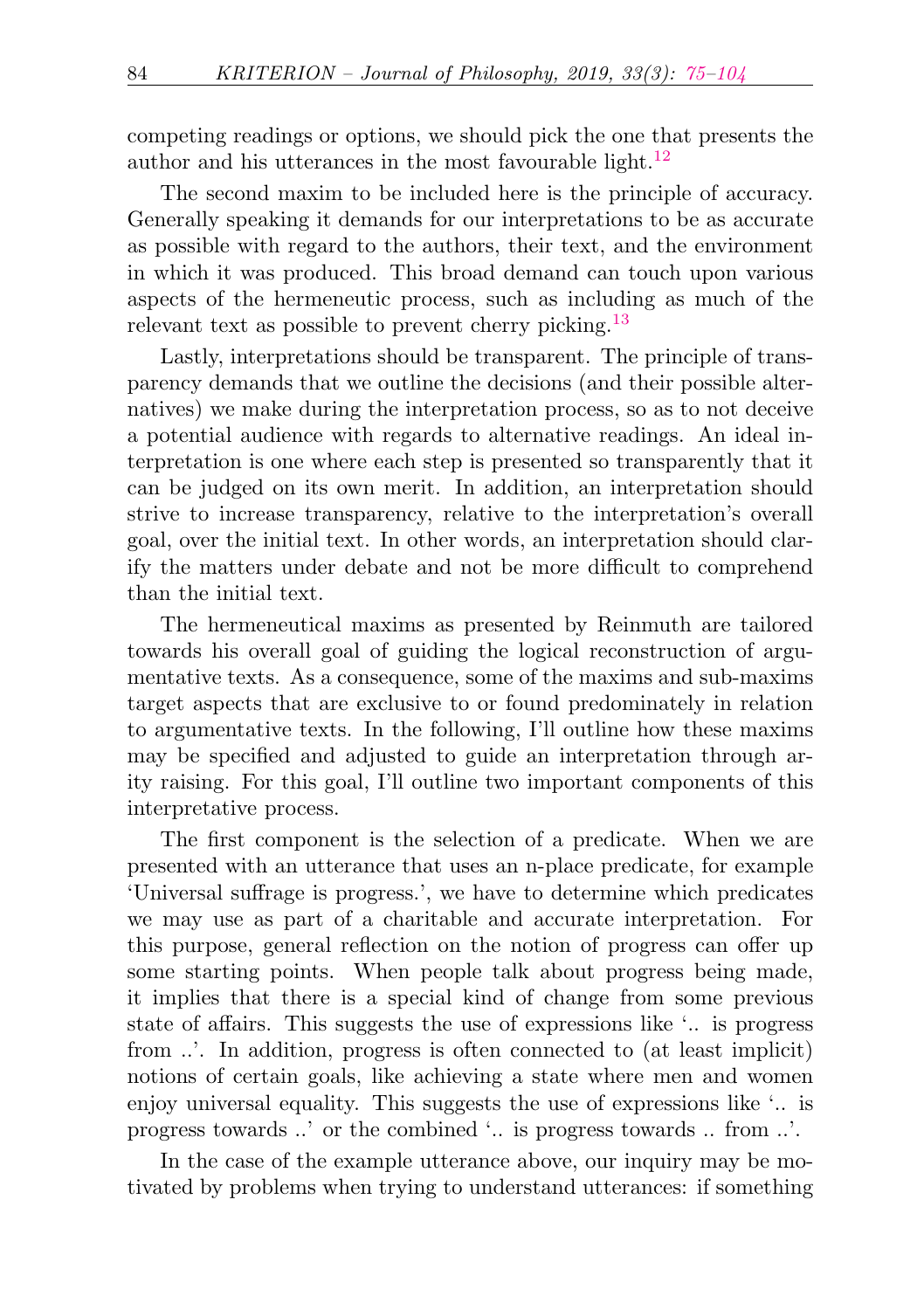is said to be progress, with regard to which overall aim do we judge that? If we were to come up with a paraphrase using an expression like '.. is progress towards ..', we could make substantial headway towards resolving our problems. But how can we justify such a reading of the initial utterance?

First, we have to make sure that the authors of the utterance had access to the predicate we wish to use. In the broadest sense, this means that they basically could have used this expression themselves. There are cases where this is very easy to establish, for example when the authors use this predicate themselves in a related context. In other cases, we have to rely on data about the linguistic community the authors were a part of. Negative evidence regarding the availability of a predicate for the authors can consist in them explicitly rejecting the use of certain expressions. For example, in the context of debates about moral relativism, authors frequently make utterances to the effect that they would not use expressions such as '.. is morally justified according to the code ..'. This can be seen as a clear indication that this expression is not available to the authors, due to their convictions.

This whole line of reasoning goes back to the idea that in ordinary language, we usually have a vast selection of related predicates at our disposal. Which expression we use is often determined by economic considerations, which may be to the recipient's detriment. In the case of utterances like 'Universal suffrage is progress.' the authors might take it to be self-evident what sort of goal they have in mind when judging progress. They then might presuppose (perhaps incorrectly) that it is also self-evident for the recipient of their utterance. Even if that is the case, their utterance might still create a misunderstanding when presented to someone other than the originally intended recipients, for example a researcher reading a transcript of their conversation many decades later. It is also entirely possible that the authors had no clear notion of what the presupposed goal is. They might just have never really thought about it and just talk about universal suffrage as progress because they are part of a socio-political environment where that is just <sup>&</sup>gt;something people say<.

<span id="page-10-0"></span>Second, we have to make sure that the predicate we wish to use is one which would have suited the purposes of the author.<sup>[14](#page-25-4)</sup> To make a call like that, we have to speculate about what purposes the authors were trying to achieve with their utterances. In the example of the progress-utterance, it seems reasonable to suggest that the authors want to classify things (events, ideas, laws) into at least two groups: things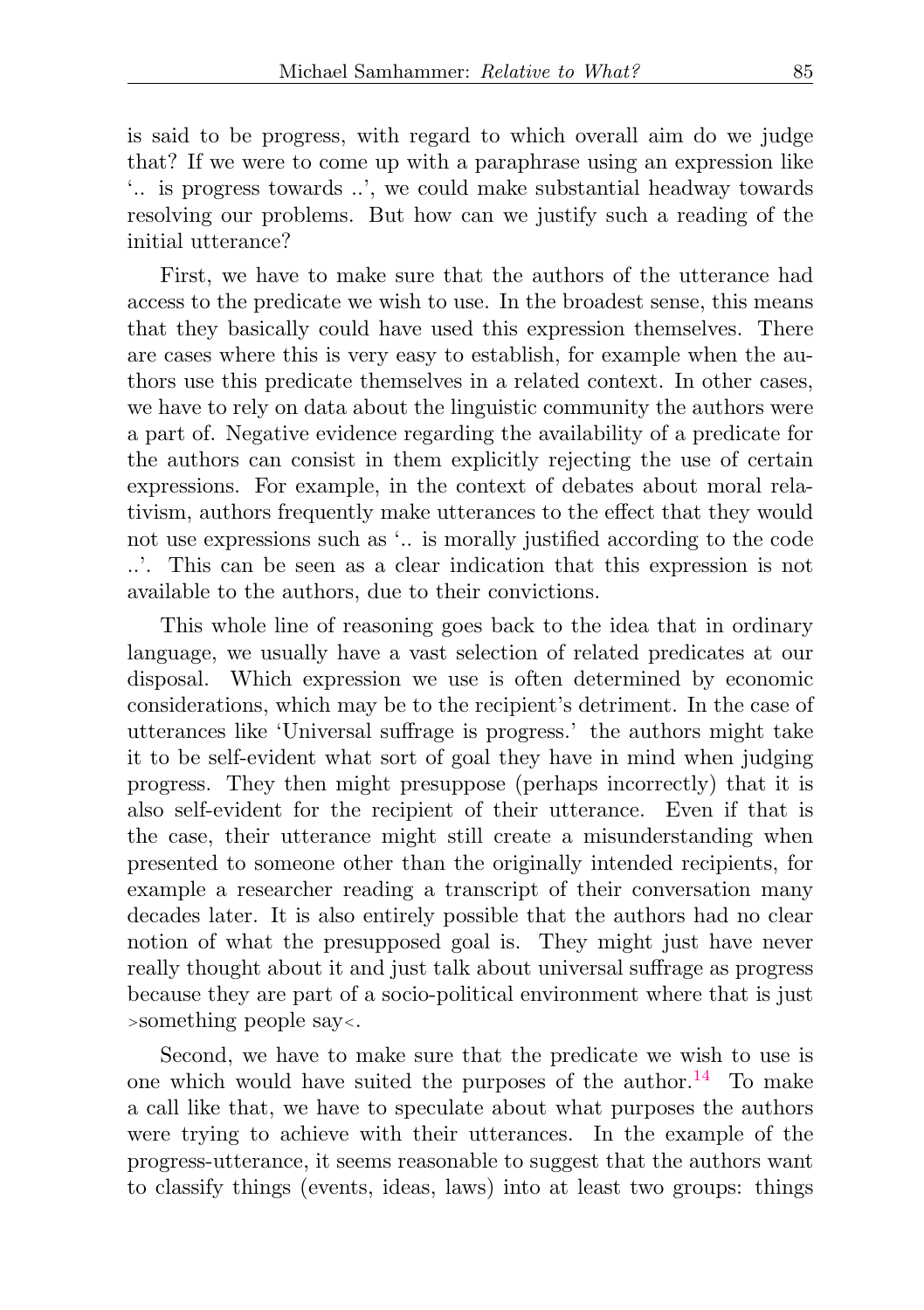that are progress and things that are not. A lot of times, people employ expressions like that in an attempt to create an at least partial order. This purpose could also be achieved by use of '.. is progress towards..'. Using this expression one can still sort things into groups, albeit more than two. For example, universal suffrage might represent progress towards the equality of genders, but it obviously represents no progress towards the establishment of a global patriarchy. Unless the authors are somehow committed to the two-value progress/not-progress way of talking, the fact that higher-place progress-predicates allow for more diverse classifications should not be considered a downside. After all, they could always specify which goals they think should be pursued with our policies / laws / judgements.

<span id="page-11-0"></span>During both steps the hermeneutical maxims of charity and accuracy come into play. For our assessment of the higher-place predicate's availability to be accurate, we need to take into account the broader context of the utterance in question, which includes potentially other texts of the same authors. $15$  This serves to limit issues like cherry picking. For our judgements on the availability to be charitable, we need to take into account the authors' personal use of language, as well as that of the surrounding community. For example, it may be charitable and accurate to assert that an author could have used a given expression, based on the fact that other people at the time made frequent use of it and it appears to have been common enough to be available to the author as well. So while any given present-day author might not have used an expression like '.. is progress towards ..' in any of their writing, it still seems plausible – barring evidence to the contrary – to presuppose that the expression was available to the author.

<span id="page-11-1"></span>With regards to judging if a certain higher-place predicate would have been suitable for the author's purposes, accuracy can demand a thorough search of the utterance's extended context for clues as to what purposes the author wanted to achieve. Sometimes we are presented with explicit statements to that effect. Here a hermeneutical presumption comes into play: if the authors express their intention to achieve certain goals with their utterances, it can be presumed that they are being sincere, as long as no counter-evidence is presented. Of course we can never really know what the authors intended in their heart of hearts with a given utterance, but there are some rules of thumb we can apply: In general it is fair to assume that people are being honest and overt.<sup>[16](#page-25-6)</sup> People might pursue all sorts of sinister purposes that are not reflected by any of their utterances, but for the purpose of interpretation, this possibility should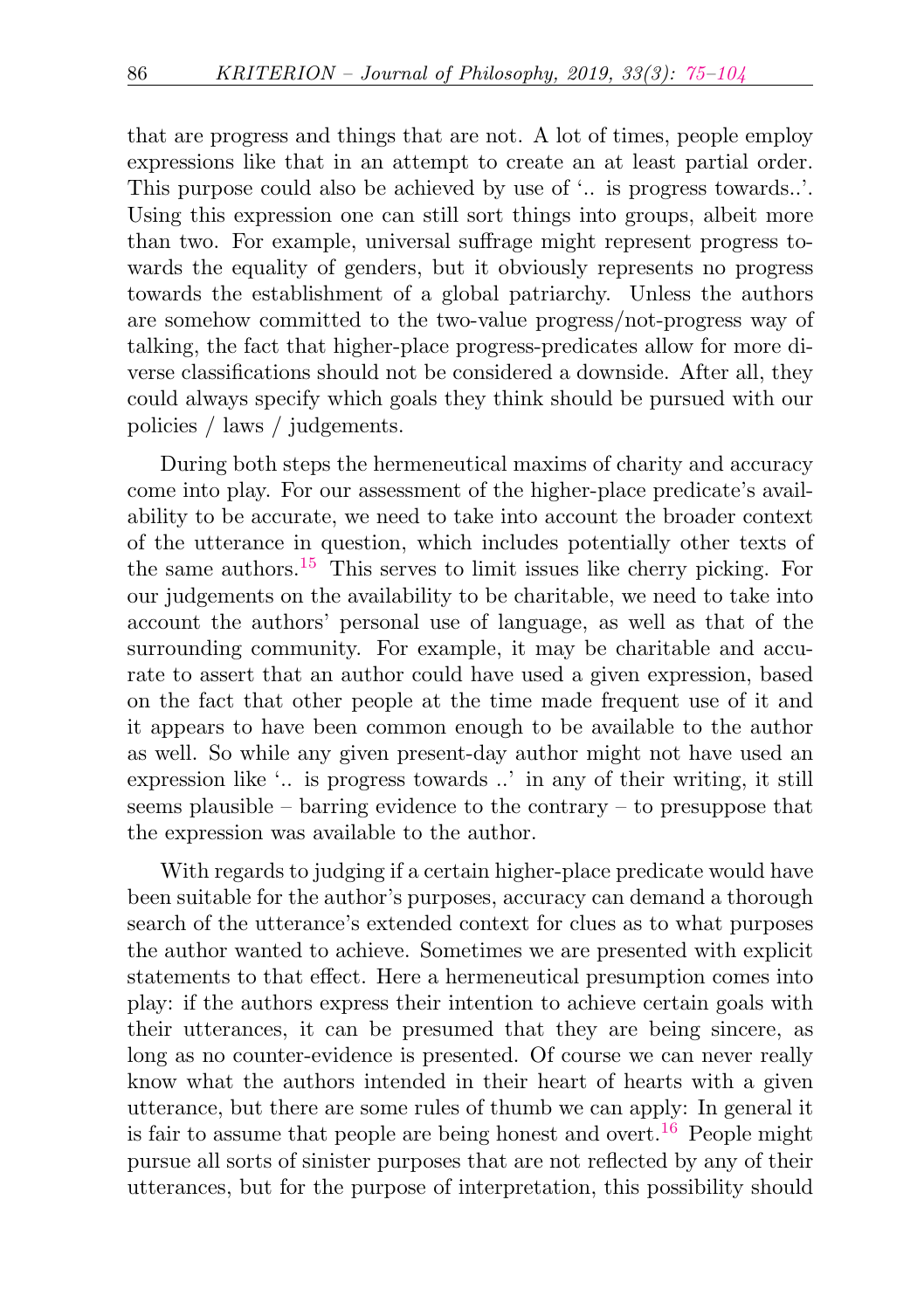be ignored, unless evidence to back up such a claim is presented.

The second component of an interpretation through arity raising is the content selection for the new places of the predicate. Evidently, if we replace an n-place predicate in an utterance with a higher-place predicate, we create open places that need to be filled with something in order to yield syntactically correct utterances as the result of our paraphrases. In general, there are several ways to fill these places, depending on what type of expressions are available in the language we are dealing with.

We can use quantified variables. For example, the utterance of 'Universal suffrage is progress.' could be paraphrased as 'There is an  $x$  such that: Universal suffrage is progress towards x.', or 'For all x: Universal suffrage is progress towards x.', 'For many x: Universal suffrage is progress towards  $x$ .', 'For some  $x$ : Universal suffrage is progress towards x.'. Singular terms are another way to fill additional places in the process of interpretation. For example, we might read 'Universal suffrage is progress' as 'Universal suffrage is progress towards the state of universal equality.', 'Universal suffrage is progress towards the best possible world.' etc. In general both simple names as well as definite descriptions or similar constructs can be used in this role.<sup>[17](#page-25-7)</sup>

<span id="page-12-0"></span>These are merely outlines of possible content that can fill additional places. The more interesting question is: How do we decide which content should fill these additional places when we interpret a given utterance? Again the principles of charity and accuracy can act as guidelines.

Our content selection needs to be accurate as to what expressions the authors had available in their language. The idea is that we want our interpretation to produce an utterance that the authors themselves could have uttered, if they had elected to use a higher-place predicate. It follows then that we should not use expressions that the authors could not have used themselves (e.g. names of concepts that did not exist when they were alive).

<span id="page-12-1"></span>Under the principle of charity, the content we select for the additional places needs to present the authors' initial utterance as relevant and correct as possible. For example, if the utterance of 'Universal suffrage is progress.' appears in a political discussion, in a context unrelated to any debates about nature preservation, we should not interpret it as 'Universal suffrage is progress towards preserving panda bears.'. This interpretation would present the initial utterance as being completely irrelevant in the context in which it was made if nobody was talking about species preservation beforehand.<sup>[18](#page-25-8)</sup> In this case, the initial utterance was such that we could not be sure if the proposition expressed is true or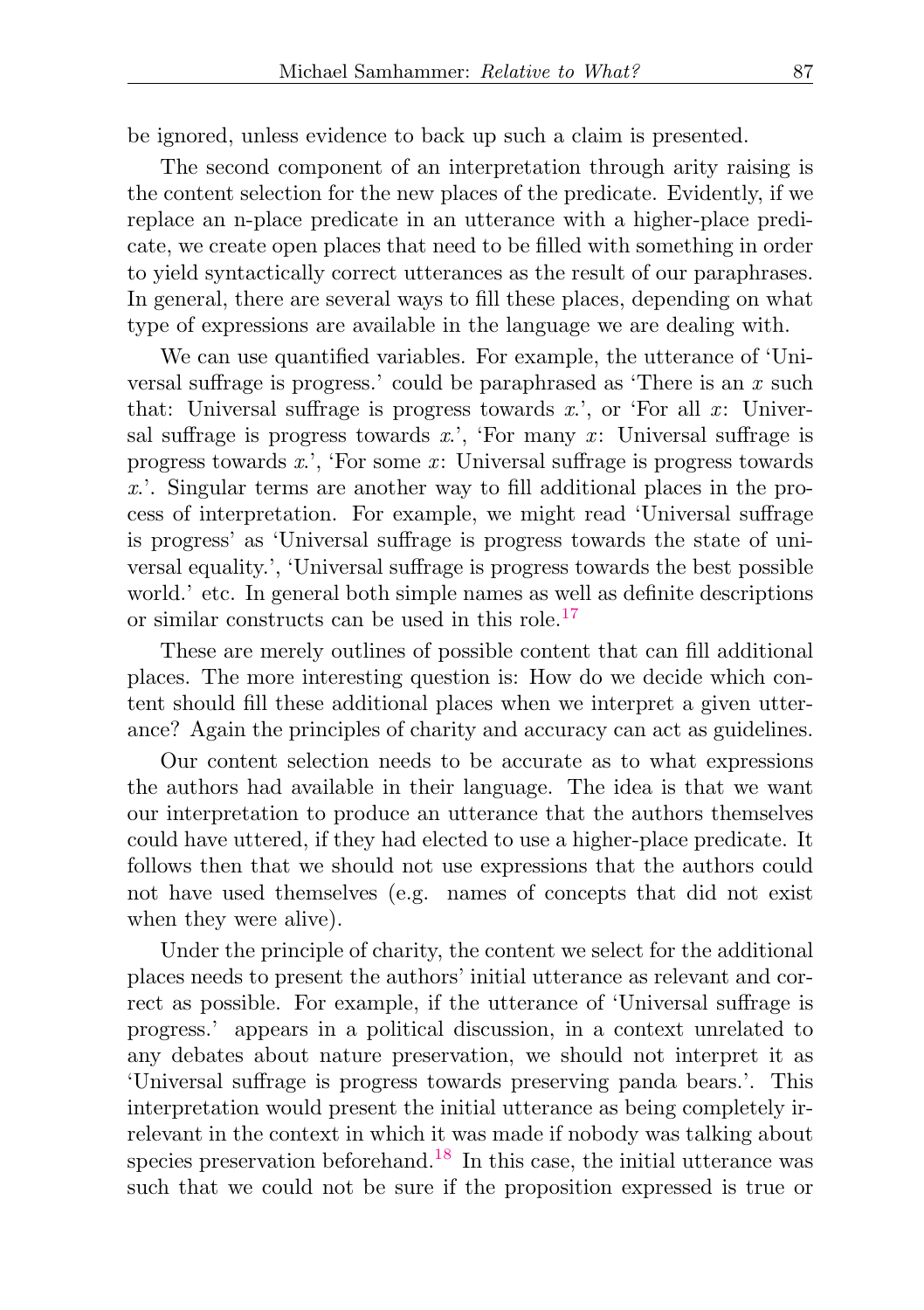false. A charitable interpretation in this case will produce a reading that at least could plausibly be true (e.g. 'US is progress towards the state of universal equality.') or could have plausibly been true in the original context it was uttered in (e.g. 'It is hot in Greifswald on  $\angle 4.7.2018'$ ), instead of a reading that is overtly false or nonsensical (e. g. 'Universal suffrage is progress towards the state without universal suffrage.').

The principles that I have outlined here are not rigid enough to single out the one and only correct interpretation of a given utterance. Given the diverse landscape of higher-place predicates that is available in ordinary languages, the search for such a thing seems misguided. An utterance in a given environment can usually be assigned several readings that are accurate and charitable. A lot of times, the initial problem with understanding an utterance will serve as a tiebreaker: we ought to strive for interpretations that are accurate, charitable, and resolve as many of our problems as possible.

Some have argued that certain places of predicates should inherently be filled with content of a given type [\[4,](#page-27-2) p. 3]. For example that the predicate '.. eats' is part of a special type of predicate, which requires the implicit place for the food that is being consumed to be filled with a particular expression (e. g. '.. eats something.'). As has been hinted at earlier, this approach ignores the fact that different utterances and different environments warrant different interpretations:

[A and B conspired to poison the king. A is observing through a hole in the wall how the king is moving down the buffet, working his way towards the poisoned oysters.] B: "Did he eat the oysters yet?"

A: "Not yet. Just wait... Any minute now... Aha! He's eating now!"

Given the context presented above, it seems plausible to interpret the utterance of "He's eating now!" as "He's eating the oysters now.". A paraphrase using a particular expression is of course still possible ('He's eating something.') but given the context of the exchange above, this seems like a less charitable interpretation, as it would make the utterance appear less relevant to B's question. B asked specifically about the oysters, not whether the king was eating in general. To illustrate the application of the suggested principles of interpretation in action, I will now turn to a few real-world-examples. They also serve to illustrate different situations and interpreter may encounter.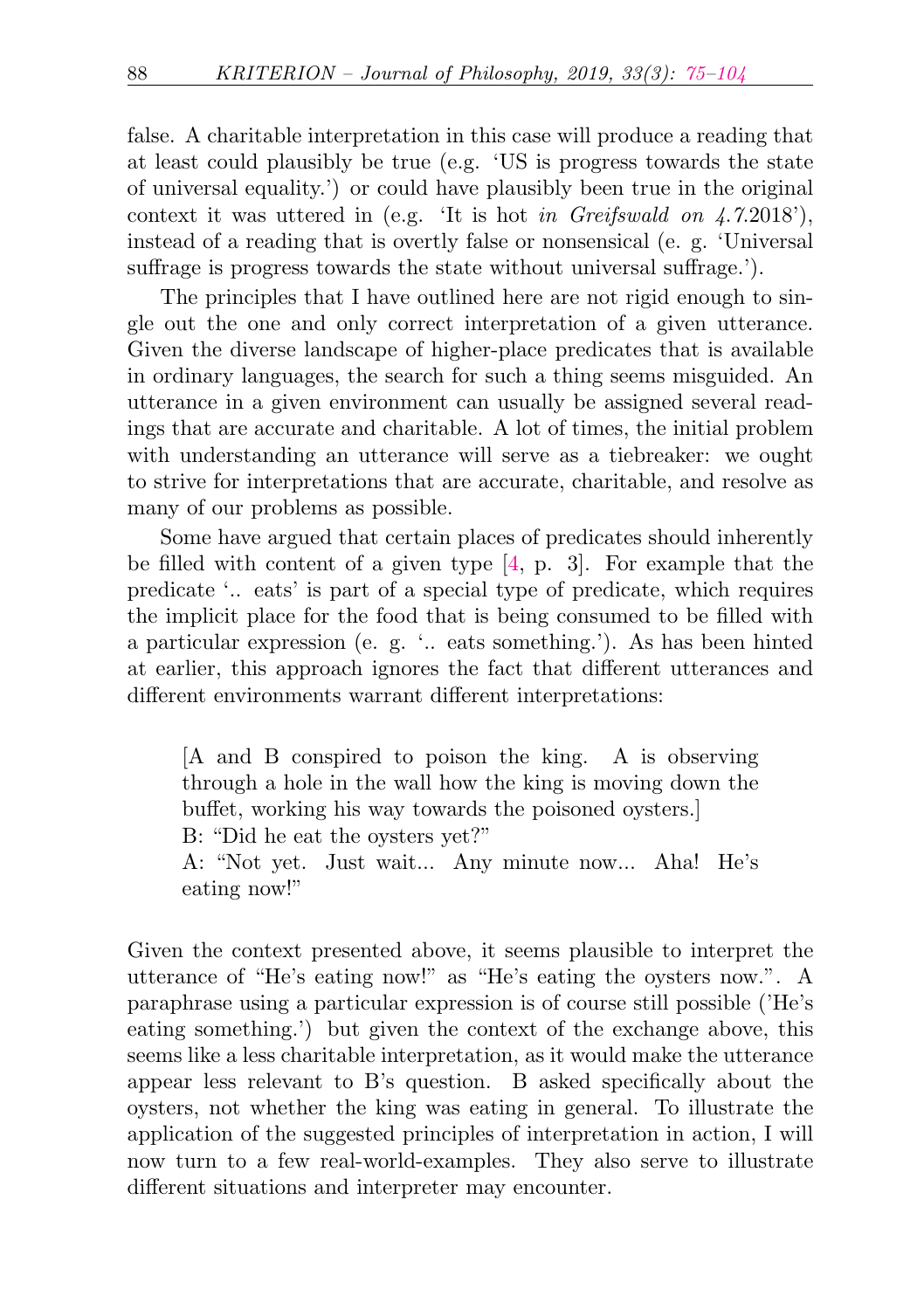#### <span id="page-14-0"></span>4 Accuracy and charity in practice

Judging if a higher-place predicate is available to an author and how the additional places should be filled is easiest if the author himself makes clear remarks to that effect. Authors often make explicit statements as to when they omit certain higher-place predicates for the sake of brevity:<sup>[19](#page-25-9)</sup>

<span id="page-14-2"></span><span id="page-14-1"></span>"The following considerations always presuppose a reference to a language: all remarks I will make are to be completed by the phrase "in such-and-such a language." $120$  $120$ 

Where such announcements are present, they justify certain interpretations. This can be framed in terms of the suggested principles: such statements make it clear that the authors had access to certain higherplace predicates in their language and would have considered them to be appropriate tools for their purposes. The same can be said for the content on the additional places. In addition, any charitable and accurate interpretation of their following utterances needs to take this announcement into account and supply at least an additional place for the language.

In most cases, authors won't make any explicit statements on how or why they use a certain predicate and not one of its higher-place relatives. However, even uncommented use of language can provide useful information for the interpreter:

"The category of Quantity relates to the quantity of information to be provided, and under it fall the following maxims:

- 1. Make your contribution as informative as is required (for the current purposes of the exchange).
- 2. Do not make your contribution more informative than is required."  $[6, p. 45]$  $[6, p. 45]$

<span id="page-14-3"></span>In the first maxim Grice supplies an additional place through the bracketed part, yet omits it in the second maxim. Grice means to say something other than he has written down here and the second maxim needs to be read as 'Do not make your contribution more informative than is required for the current purposes of the exchange.' In this situation this ought to be obvious to most readers due to the parallelism evoked by the similar phrasing of the numbered maxims. However, this interpretation can also be sanctioned in terms of the hermeneutical maxims outlined above.[21](#page-26-2)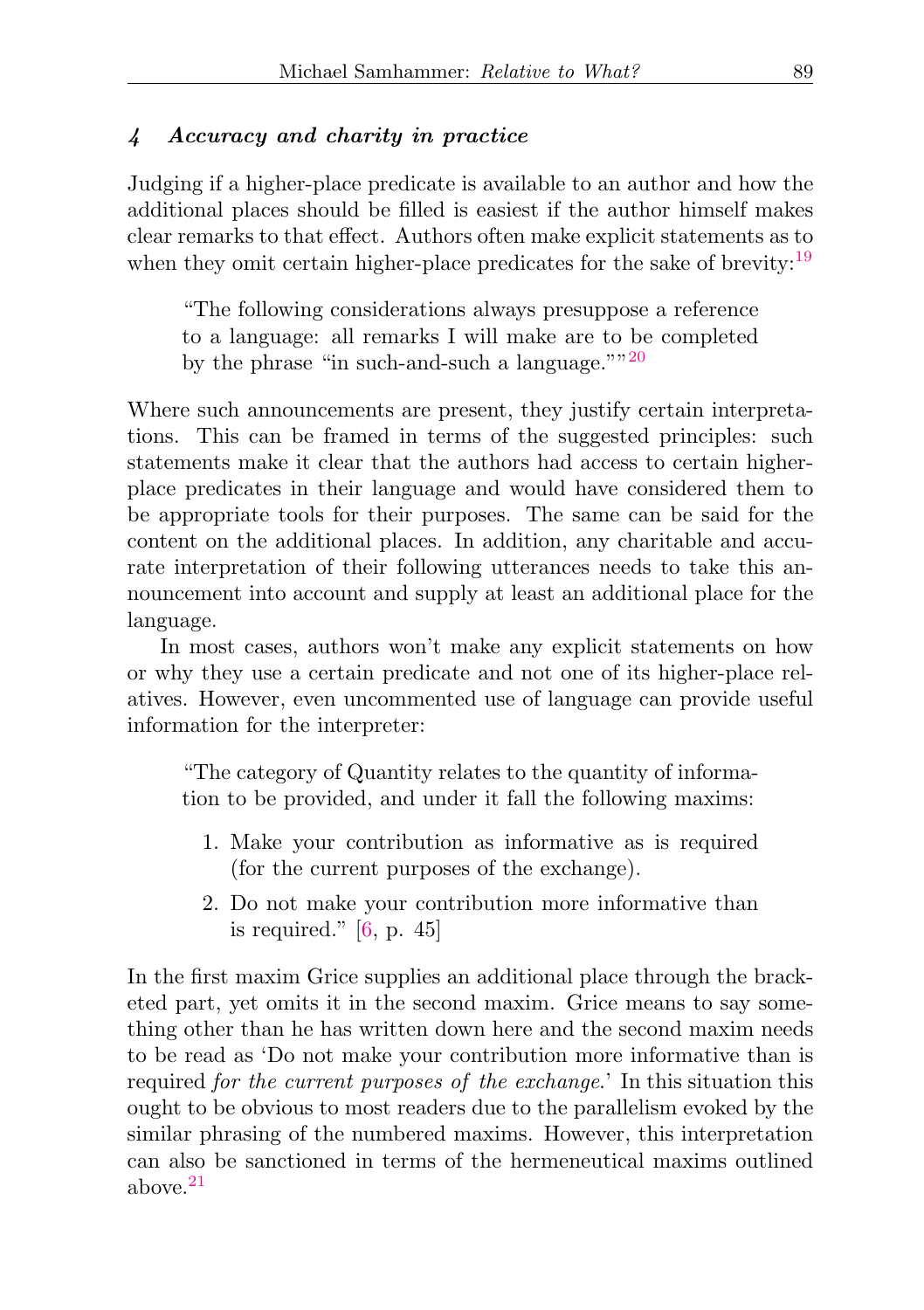The first maxim and its use of a higher-place predicate containing a place for a purpose makes it clear that such expressions are available to Grice and that he deems them suitable for his purposes. The same can be said for the content used to fill the additional place. When formulating the second maxim, Grice elects to use a lower-place predicate, most likely to avoid a redundant repetition of what was said before. As has been discussed, this seems to be a frequent motivation for the use of lowerplace predicates. Given the wider context of his work, the principle of charity provides further backing for the outlined interpretation: if we were to not read it as relative to conversational purposes, it would stand out among Grice's work as the sole maxim that is supposedly independent of such teleological constraints. This would warrant further explanation – which the text does not provide – so this reading would present it as flawed. Since the proposed interpretation through arity raising comes with no such baggage – the second maxim fits in well with the others if read as relative to conversational purposes – it is the more charitable and thus preferable reading.

Perhaps the most difficult situation for an interpreter concerned with higher-place predicates is the one where neither explicit comments on related expressions nor their use are present in the text. Consider the following example:

"The antirelativist asserts: some recent accounts are better (truer, more detailed, more accurate) than earlier interpretations. Progress in art history consist in the creation of such better accounts. The relativist replies: the fact that styles of interpretation do thus change does not show that art history progresses." [\[3,](#page-27-4) p. 154]

Frequently when people talk about progress in various areas (e.g. science, morals, art, weight loss, house construction), they omit any reference to a goal by which progress is being judged. In many of these cases, the goal is fairly obvious from the environment of the utterances and background knowledge about the world, so it does not need to be mentioned. Still, the notion of progress in ordinary language seems such that it appears at least reasonable to ask by approximation to what goal one judges any given change to be progress. Luckily, a lot of times the way people talk about progress, even if they do not use higher-place predicates such as '.. is progress towards ..', can provide some evidence as to what state of affairs they have in mind as the goal. In the quote above, the author portrays the antirelativist position as asserting that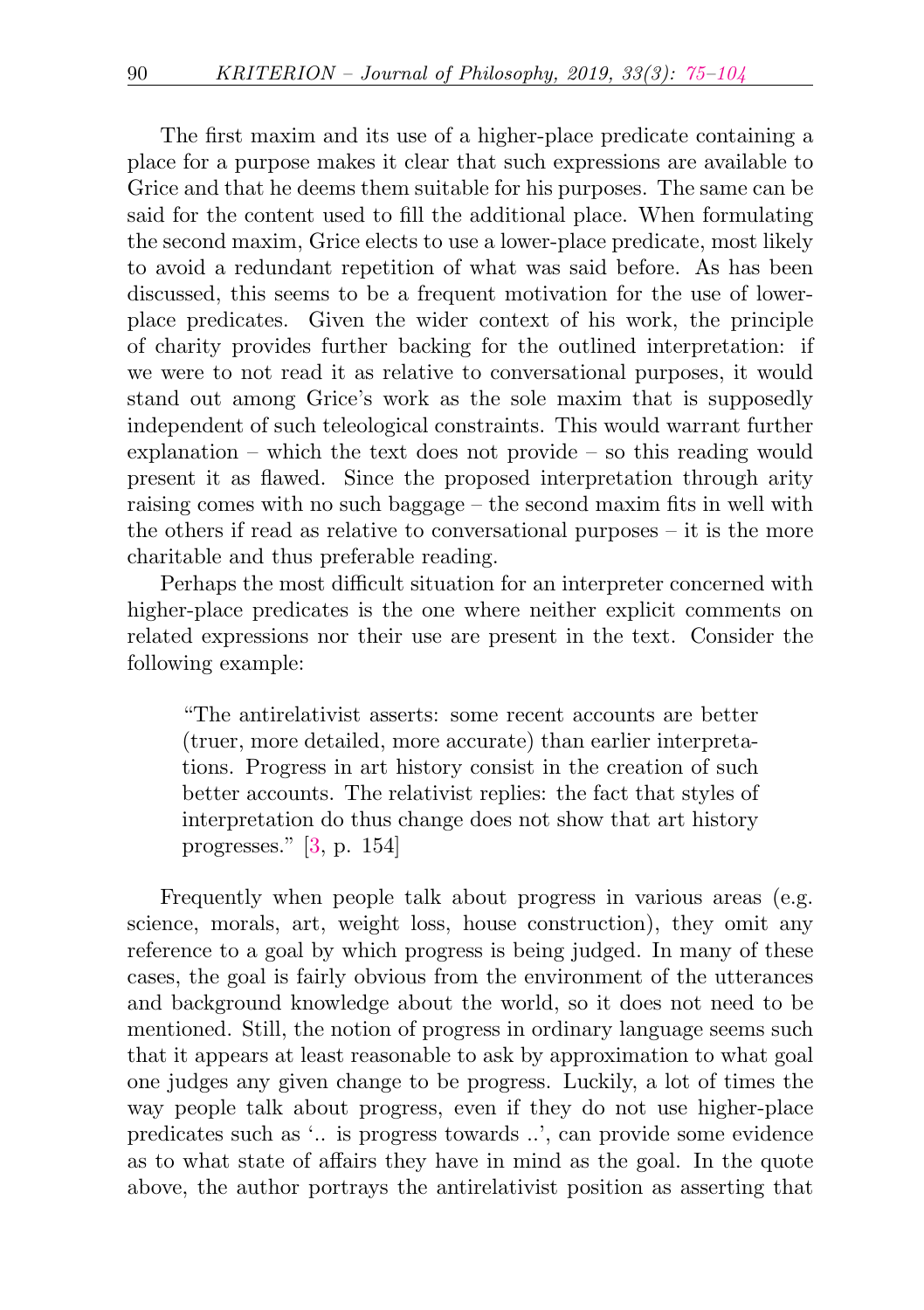<span id="page-16-0"></span>progress in the interpretation of art is to be judged by an approximation to the state of the maximum of true assertions and the maximum amount of details and accuracy. In light of textual evidence like that, one can argue for an interpretation through arity raising of related utterances in this depiction of various positions on art history. An interpretation like this is supported by the hermeneutical maxims outlined before. Under the principle of accuracy, we are supposed to assume that the author uses expressions in the way it is common in their linguistic community, as long as there is no evidence to the contrary.<sup>[22](#page-26-3)</sup> This general aspect of interpretative accuracy can be narrowed down to settle the question of the availability of higher-place predicates in the author's language: since ordinary English has progress-expressions with a place for the goal and there is no evidence to the contrary (e.g. the author vigorously rejecting the notion of judging progress relative to a goal) it is fair to assume that they had these linguistic tools available to them as well.

We can also settle the question of the author's purposes by examining what he is using the lower-place progress-expressions for. The goal is apparently to debate whether or not certain trends in art history constitute a progress or not. There is no reason to assume this goal could not be achieved at least as good by use of higher-place predicates, so again it seems accurate to use an expression like '.. is progress towards ..' as part of our interpretation.

With the question of accuracy settled, it remains to be answered if the proposed reading is a charitable one. In this instance the author's initial utterance is easy enough to understand by us to see that they probably attempt to make a true statement. We should strive towards interpretations that do not distort the utterance into expressing a falsehood, as far as the principle of accuracy permits. The proposed reading appears to express a true statement as well. In addition, a charitable interpretation should present the interpreted utterance as at least as plausible in its original context as the initial statement was.

The text asks the question, if there is progress in art history, yet never questions towards which goal (if any) progress should be judged. Instead, exactly one such goal is implicitly assumed to be relevant – the use of higher-place predicates is consequently omitted – and there is no consideration of whether this phrasing of the question is particularly fruitful. Through interpretation of arity raising we can make explicit what we believe to be self-evident and thus open up new avenues of questioning, such as 'Why should this be the goal towards which we judge progress in art history?', 'How should we talk about progress in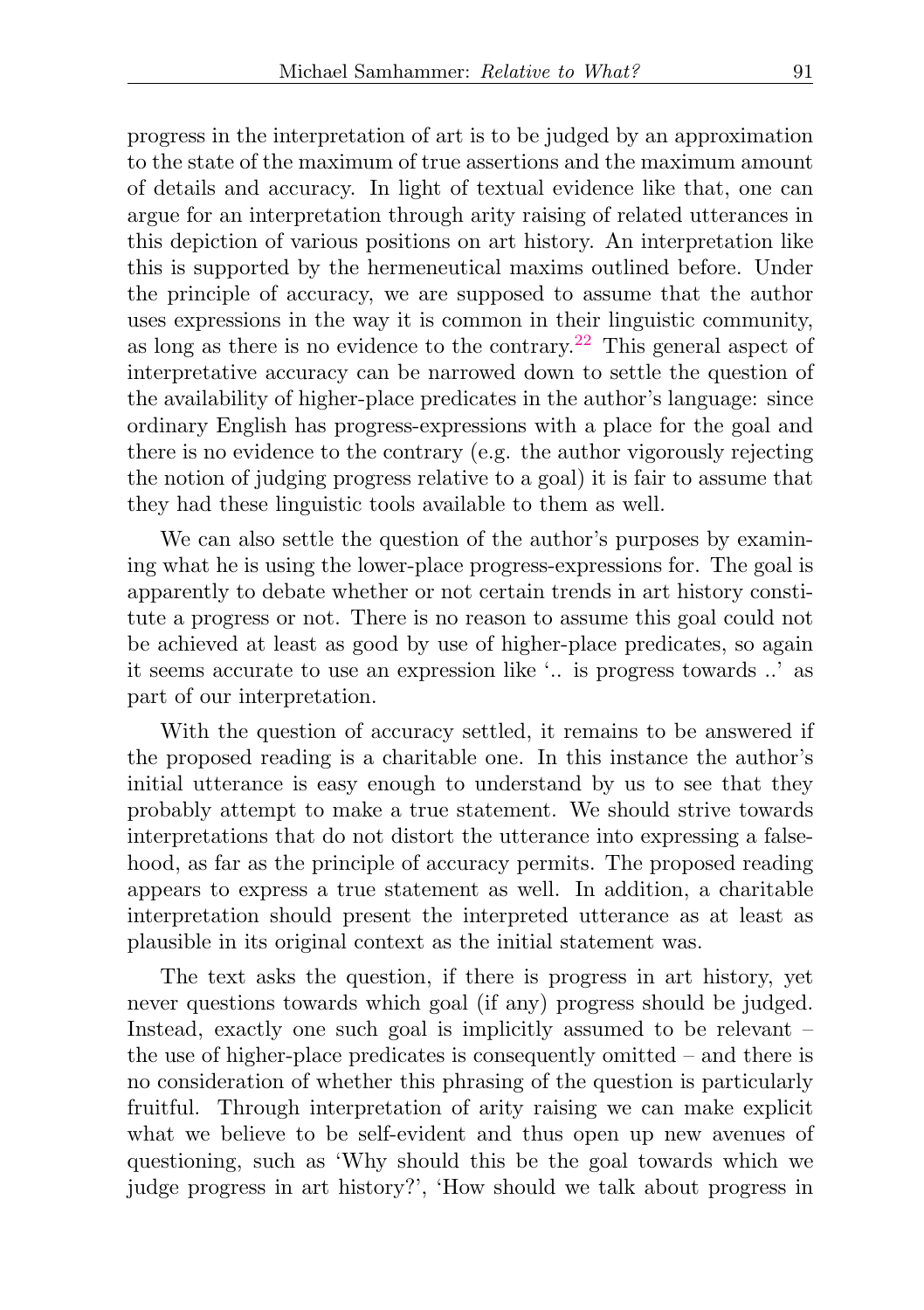art history?'. These new lines of inquiry may lead us to more productive or at least new debates on long-standing issues.

Situating interpretation through arity raising in the context of Philosophy is a difficult task, because the relevant state of the art can be both extremely large or extremely small, depending on what one considers to be the limiting factors. To make the task of situating interpretation through arity raising in the wider landscape of philosophical research easier, it can be characterized by three main properties: a) It is supposed to be a general methodology for using higher-place predicates of any kind in interpretation and is not limited to certain semantic areas e.g. predicates of personal taste. b) It is taken be an activity that people can engage in and which can be done (im-)properly, as opposed to e.g. a part of a theory of meaning. c) I strive to provide a useful tool for the purposes of everyday and scientific discourse, not a purely descriptive theory of how certain utterances relate to each other.

Generally speaking, the more of these three properties one disregards, the wider the relevant philosophical context becomes. There has been a lot of written on the relation between taste, justice, and truth predicates of different arity, but in contrast to property a) these debates are limited by semantic lines (See, for instance [\[2\]](#page-27-5)). Similarly, Bach and others (see [\[10,](#page-27-6) [11,](#page-27-7) [13\]](#page-27-8)) discuss examples of related predicates with different places, but do so in the context of debating different theories of truth of meaning, not to develop guidelines for the activity (b) of performing such interpretations. Thus, if one approaches the subject broadly, the relevant context of research quickly encompasses all of the various relativismthemed debates of the last centuries, rendering the subject unwieldy. Of course that is not to say that nothing vital can be gained from debates like that one between contextualists and relativists. I have touched on some parts of them here and more has been detailed elsewhere already [\[19,](#page-28-1) p. 150].

If the three properties outlined above are to be taken as limiting factors for the relevant state of the art, one contribution deserves special mention. Ota Weinberger wrote a seldom-reviewed paper in 1965, shortly before escaping to the west [\[23\]](#page-28-2). In it, he offers methodological guidelines to actively resolve disagreements by using higher-place predicates and discusses a variety of examples from different semantic areas. He offers these guidelines as part of a subtle attack on the Hegelian dialectics that dominated much of Eastern European Philosophy at that time. Weinberger leads one to question that if contradictions are, as some Hegelians claimed, are a fundamental part of nature, how come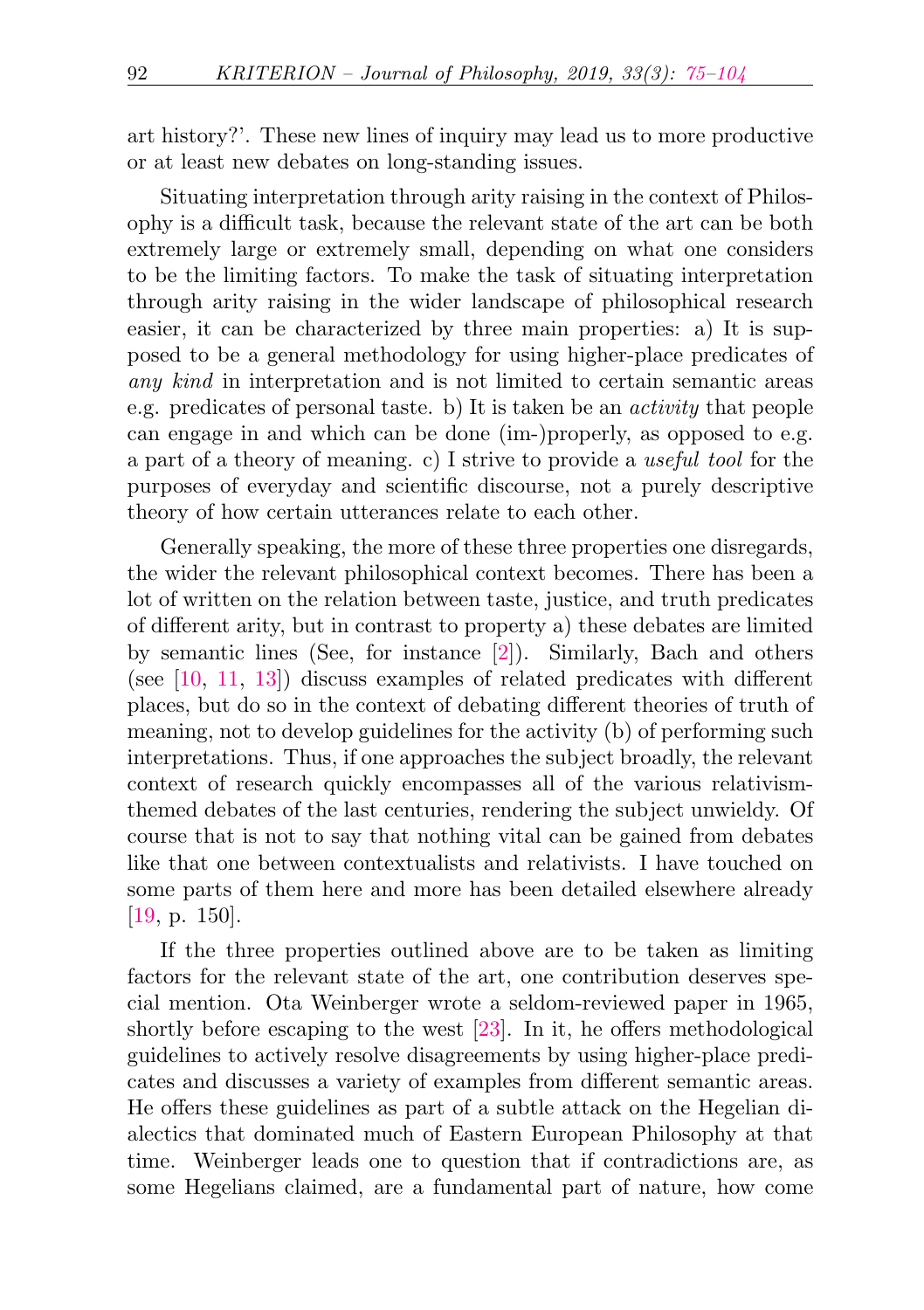they can sometimes be dissolved by using higher-place predicates?

As this brief outline hopefully makes clear, Weinberger's work shares the three central properties of my approach and has provided much inspiration. He never followed his paper up, to the best of my knowledge, and is today remembered mainly for his contributions to the Philosophy of Law.

#### <span id="page-18-0"></span>5 When to use interpretation through arity raising?

Any presentation of a supposedly useful method needs to include not only an account of what it can achieve but also of when it should be used. During the previous sections it has already been mentioned that interpretation through arity raising is primarily a tool for resolving problems when trying to understand an utterance. This point will be expanded here.

As a regular part of conversation, we are presented with utterances by other authors. The process of understanding utterances as speech acts involves understanding the kind of the speech act that's being performed (asking a question, asserting a proposition etc.) and understanding the content. Both parts of the process are vulnerable to problems. For example, by mistaking an order for a request, one fails in correctly identifying the type of speech act that is being performed. This can be called a performative misunderstanding, where 'performative' indicates that the trouble relates to the question as to what kind of speech act is being performed. If the content of that order is misunderstood, due to ambiguous wording, for example, this can be called a propositional misunderstanding [\[16,](#page-28-3) p. 126].

Both areas, performative and propositional understanding, can also give rise to a total lack of understanding. The person afflicted by misunderstanding arrives at some interpretation of the utterance and falsely considers it to be correct. Being convinced to have the right interpretation, one such afflicted is not even aware that they have a problem. In contrast, the person afflicted by a lack of understanding does not even get that far: they are stuck in some stage of the process and are aware of this problem. It seems plausible then that any method aimed at resolving problems with understanding a text can only ever target the person afflicted by a lack of understanding, not the person trapped in a misunderstanding: one needs to be aware of the problem, to even consider the self-application of problem-solving methods.

Interpretation through arity raising is a method for dealing with a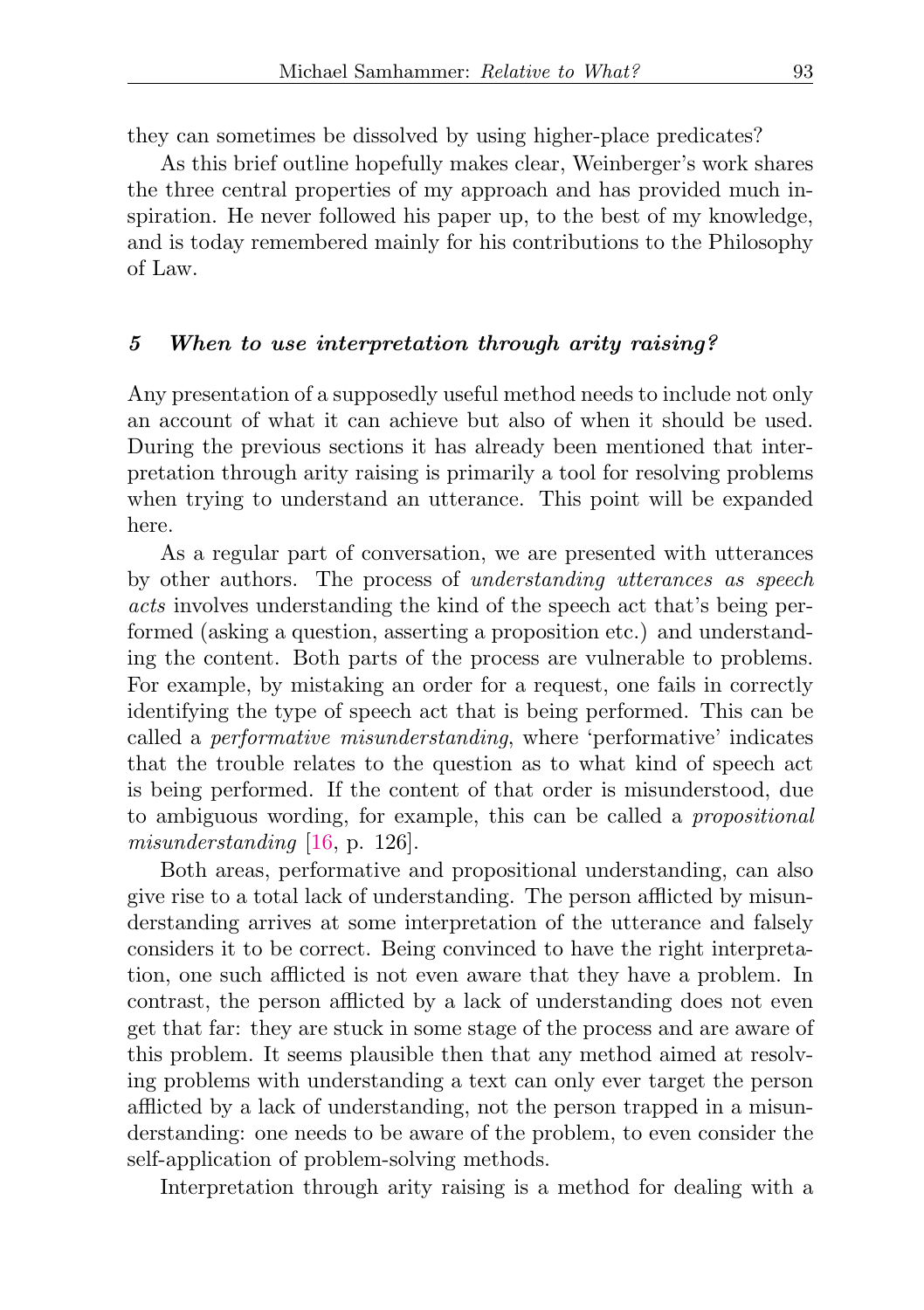special kind of lacking propositional understanding, the lack of a predicative understanding. As the name suggests, it denotes trouble when dealing with a supposed predicate contained in an utterance. Other types of problems in the propositional area can arise regarding the reference of names or complex descriptions. This is the general area of inquiry where the interpretation through arity raising becomes a relevant tool. For further illustration, I will present a few specific examples from this broad field.

Whenever an informal argument is reconstructed as a formal language argument, perhaps as part of a philosophical investigation, interpretation through arity raising can serve as a valuable tool in paving the way. It has been pointed out that understanding the speech acts involved in an argument is a key part of the hermeneutic process [\[17,](#page-28-0) p. 152], [\[16,](#page-28-3) p. 116]. At this point it is worth mentioning that the approach outlined here differs from question on the logical form of sentences. A given utterance can be interpreted by using different higher-place predicates and these readings will be judged differently according to the maxims outlined here, if they occur in different environments. It follows then that interpretation through arity raising is not a tool designed to reveal the one and only logical form of an utterance.

A more specialized area of application is the dissolution of merely apparent disagreement. Generally, people at least try to (but often fail to) express themselves as briefly as possible to get the job done and often do not say enough for their utterances to be unambiguous in terms to what speech act could be performed with them. For example, outside of strictly regulated environments people will often omit indicators like 'I assert ..' in favour of emphatically uttering the proposition in a declarative tone of voice when they want to assert something. This creates a gap between the utterances we encounter in ordinary discourse and pairs of speech acts that might constitute a genuine disagreement (e.g. the assertion and denial of a proposition). However, one can bridge this gap by analysing and interpreting utterances. During such activities we may encounter utterances that appear to be disagreements at first glance. Consider the following example:

P1: "This curry is tasty."

P2: "This curry is not tasty."

Are P1 and P2 in disagreement? I expect most people would say so. A common view in philosophy is that a disagreement consists between parties asserting contradicting propositions. However, it is important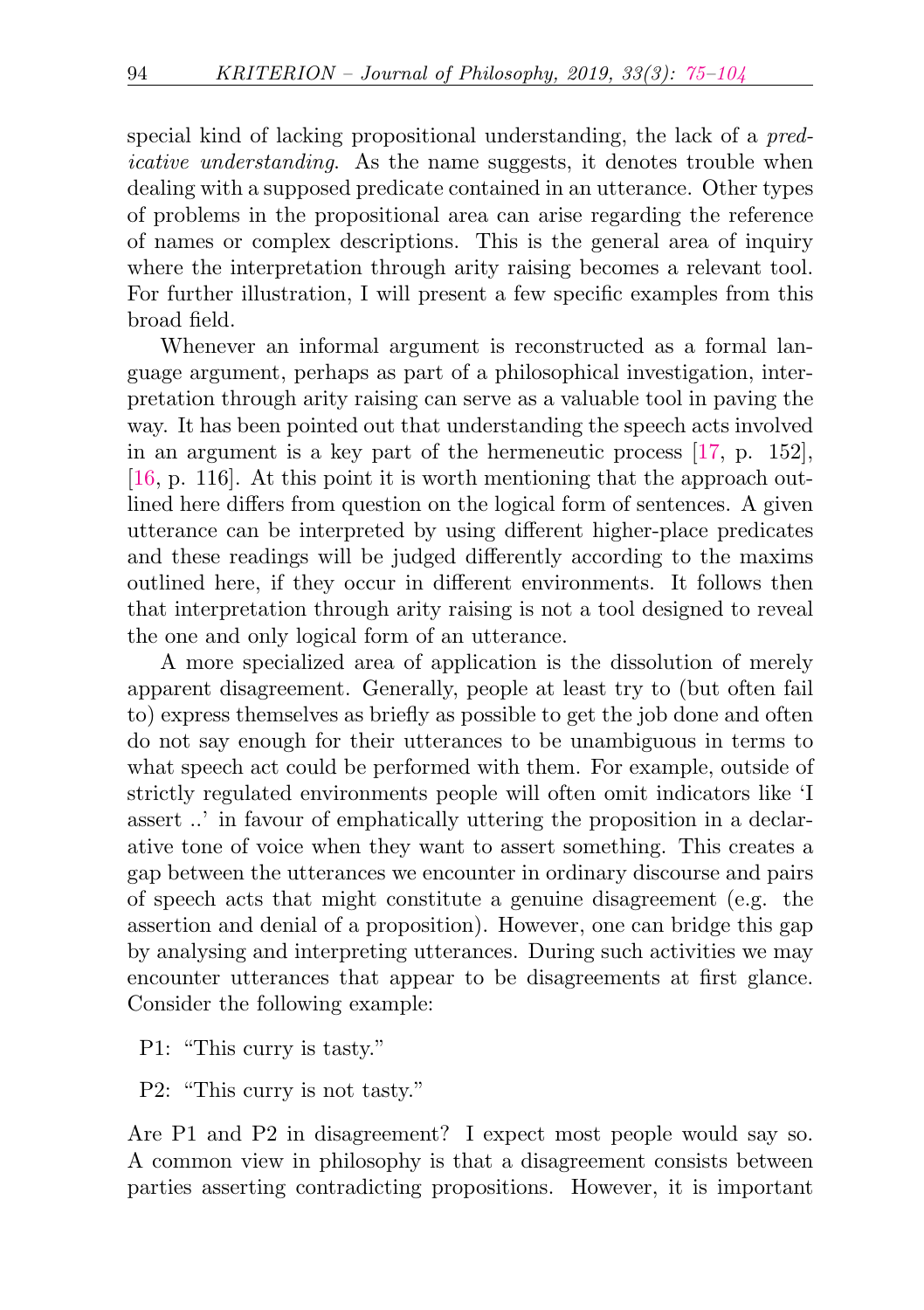to note that we are presented with two utterances here, not with two propositions. Determining which (if any) propositions are expressed in an utterance requires some interpretation and is not necessarily straightforward. If we want to talk about disagreement on the level of utterances, we have to deal with the phenomenon of merely apparent disagreement. It consists in utterances that appear to constitute a disagreement, but where further interpretative work yields the result that the parties involved are not really expressing contradictory contents. Consider the utterances in contexts that make a different interpretations plausible:

- P1: "This curry is tasty. I love the prawns."
- P2: "This curry is not tasty. The beef is really chewy. I should have gone with seafood too."
- P1: "This curry is tasty. I love how spicy it is."
- P2: "It's too spicy for me. This curry is not tasty."

The first context makes it apparent that P1 and P2 are really talking about different dishes, so 'this curry' does not refer to the same object. It follows then that their utterances – despite their appearances – do not constitute a genuine disagreement.

The second example illustrates a context where interpretation through arity raising can be used to dissolve the appearance of disagreement. The way P1 and P2 talk about their curry-tasting-experiences provides some hints that they have different standards of taste. These may warrant paraphrases such as 'This curry is (not) tasty for me.'. It is important to note that I am not suggesting here that all such utterances should or even may be appropriately paraphrased in this way at all times. I am merely suggesting that there are instances were people make utterances that are best understood as relativized in this manner. This phenomenon is of course not limited to any specific area of predicates, even if examples from the realm of taste are prevalent. One can always imagine contexts, for example in the industrial production of food, where there are clearly defined taste-predicates that determine if a given sample is acceptable for sale or not. There are professional tasters whose job consists in applying these objective standards, e.g. to determine if a given batch of product tastes like Coca Cola ought to taste.[23](#page-26-4) In these contexts, using predicates relative to personal standards of taste seems less plausible than in casual dinner conversation.

<span id="page-20-0"></span>All of these examples aim to show that interpretation through arity raising can dissolve some merely apparent disagreements. This is a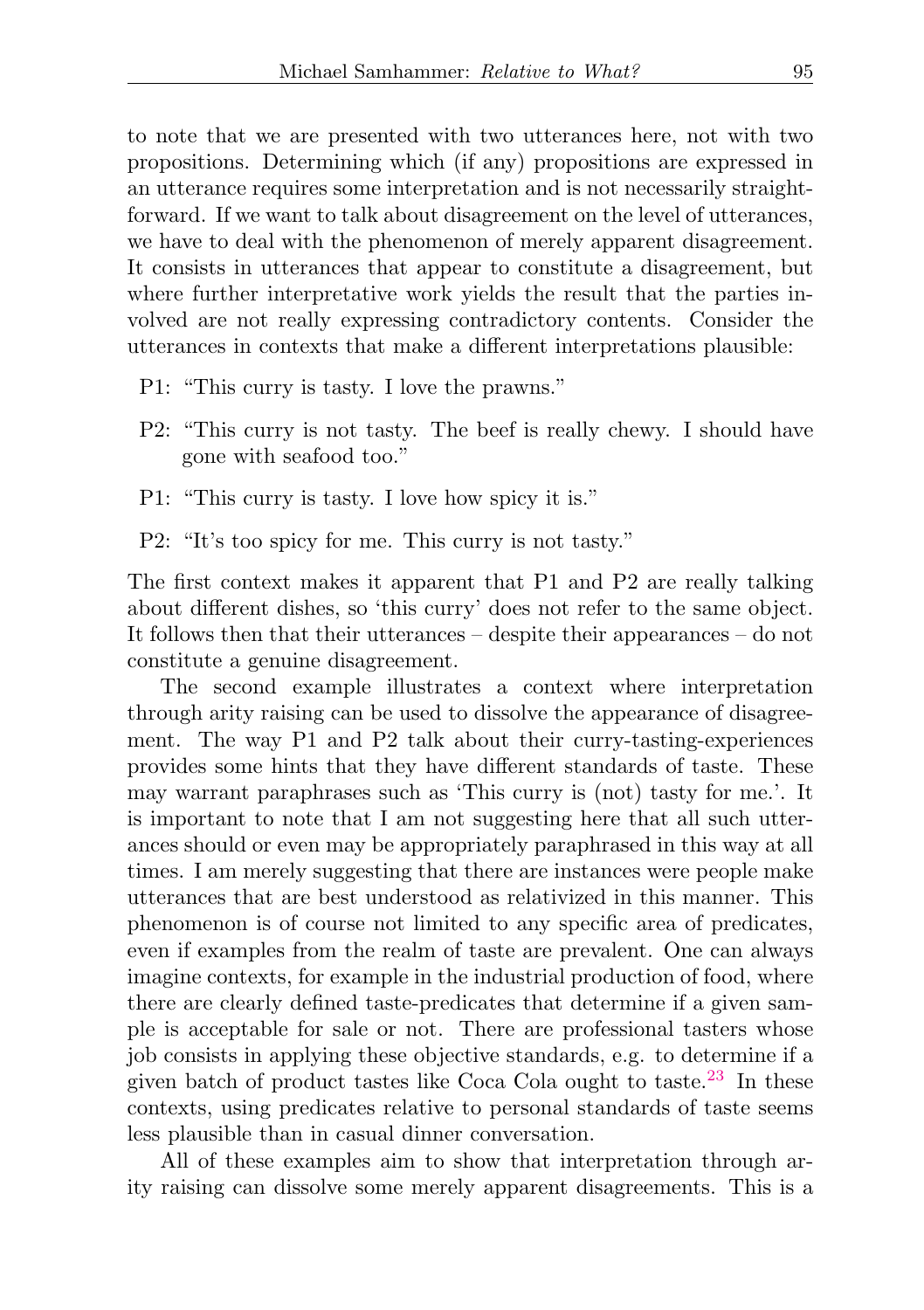<span id="page-21-0"></span>special case of understanding utterances as speech acts. Here one might interject that authors in cases such as the examples above certainly may take themselves to be disagreeing, so trying to dissuade them of that notion might not be appropriate.<sup>[24](#page-26-5)</sup> This objection can be countered by referring to the fact that people in ordinary discourse take themselves to do all sorts of things – even when that is often not truly the case. For example, they often take themselves to be presenting valid and sound arguments for certain propositions, yet philosophers are often keen to show this appearance to be deceptive. Why should the fact that people take themselves to be disagreeing matter in answering the question if they are in a real or merely apparent disagreement? There certainly are cases where people want to disagree, for example in the case of a political debate, and will actively try to promote the appearance of a disagreement. There are also cases where people disagree about important parameters relative to which to make certain judgements. For example, disagreements about taste might show themselves to be hinging on different standards of taste, but might also include a serious debate over which standards should apply. One might argue, for instance, that someone else's standard of taste should not be used to judge the taste of a dish, if they are a frequent smoker, or know little about the special cuisine in question, etc.

The curry-example in particular also highlights one reason why philosophers should concern themselves with arity raising as a form of interpretation: whenever people engage in arguments, there lurks the danger of one or more place of a vital predicate in their utterances being omitted. To have fruitful and productive discussions, it is of key importance to try and understand each others positions as best as possible. Probing for interpretations that reveal hitherto implicit places of predicates can be a useful tool to prevent misunderstandings. The examples examined here may appear simplistic, since they were chosen for the relative ease with which they can be analysed. This is part of a divideand-conquer-strategy: many utterances such as 'Diana is smart.' may be difficult to interpret in regards to higher-place predicates, particularly as part of a heated debate. Excavating hermeneutic maxims for simpler cases should be seen as groundwork for approach more philosophically or socially loaded utterances. The idea being here that general principles supported for cases such as the left-right-scenario may at least be partially transferable to more complex cases. If such a transfer should prove impossible, this failure of the principles could offer new insights in itself.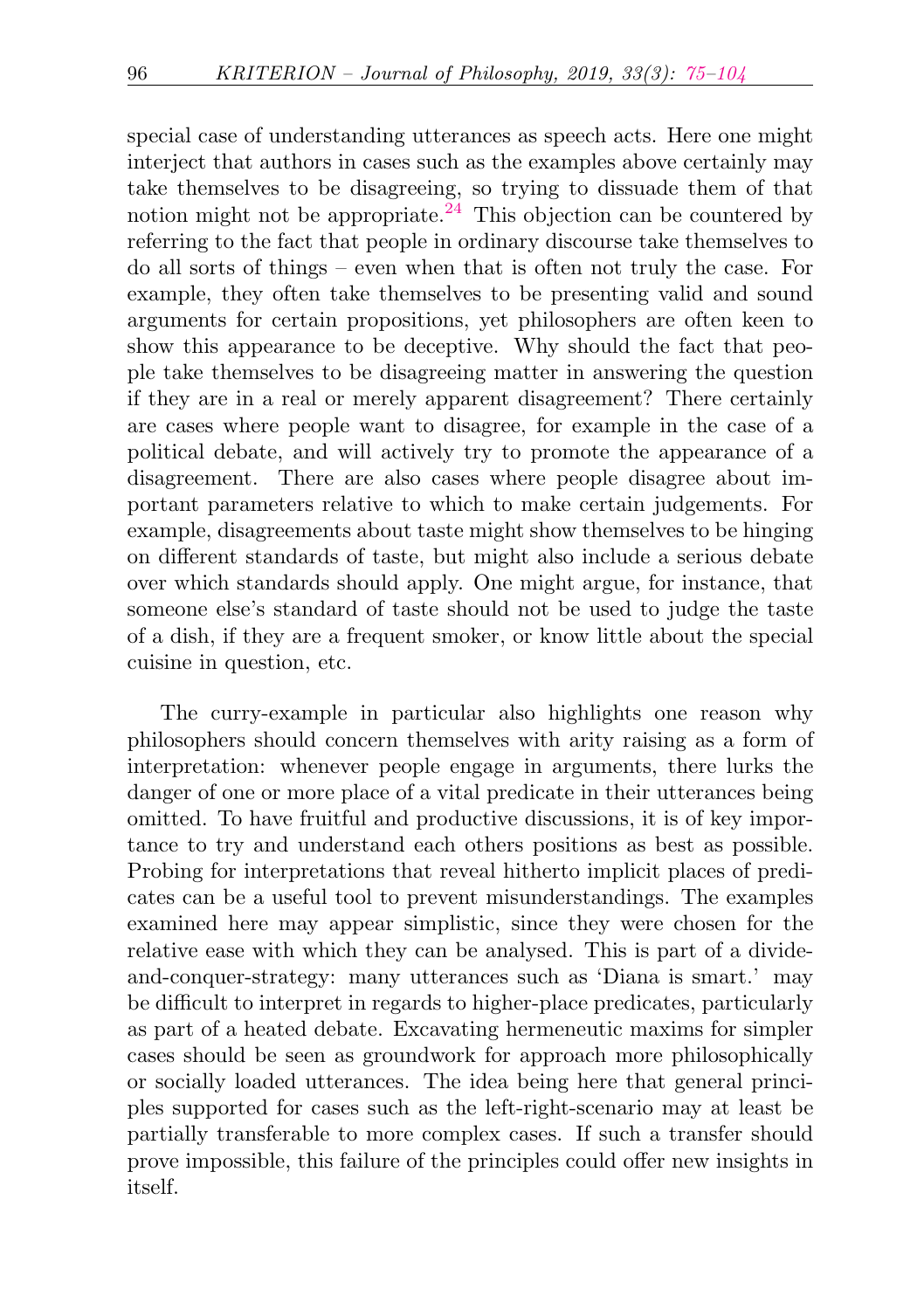Paraphrasing and understanding utterances is of course a vital part of scientific discourse as well. Philosophers and others engaged in rational debates, have an invested interest in having access to normative standards that guide how actions like inferring, arguing, and paraphrasing ought to be done. A framework of hermeneutic maxims as outlined here can thus have a supporting function for everyone engaged in such debates.

<span id="page-22-0"></span>In addition, the debate about different types of disagreement and various types of pseudo-disagreement has been prominent in recent years. In this debate, two main lines of reasoning have emerged: contextualism and relativism. Given the scope of this paper, I can sketch them only briefly.[25](#page-26-6) The relativist argues that the truth of propositions expressed with sentences like "This curry is tasty" ought to be relativized to certain additional parameters. The number and nature of these parameters varies with the individual brand of relativism proposed. Kölbel [\[10\]](#page-27-6) outlines such a semantic for predicates of taste, using a standard of taste as an extra parameter. Other parameters, such as points in time, are also frequently used.

The contextualist argues, often similar to Bach [\[1\]](#page-26-1), that the meaning of expressions such as the predicate '.. is tasty' is dependant on the context of the utterance. Frequently, this is phrased in terms of implicit parameters that need to be supplied in order to make the expressions meaningful. Whereas the relativist wishes to revise the truth-predicate, a meta-language expression, the contextualist tries to deal with phenomena like faultless disagreement through shifting object-language expressions like taste predicates.

This rough outline of two diverse and prominent lines of reasoning should suffice to highlight two points: One, both approaches have huge implications: the relativist has to argue that (at least for some) properties truth is relative, while the contextualist has to explain how the meaning of an expression can depend on its context. In short, one invites the question for a revised semantic framework, the other for a revised theory of truth.

The approach I outlined here presents a middle way that appears feasible to explain at least some of the phenomena under discussion, but which does not incur sweeping revisionist implications. Like the contextualist, I maintain that some utterances will have to be interpreted in such a way that additional parameters are supplied. However, I take this to be a hermeneutical act that is part of correctly understanding the propositions expressed with utterances, not a semantic mechanism that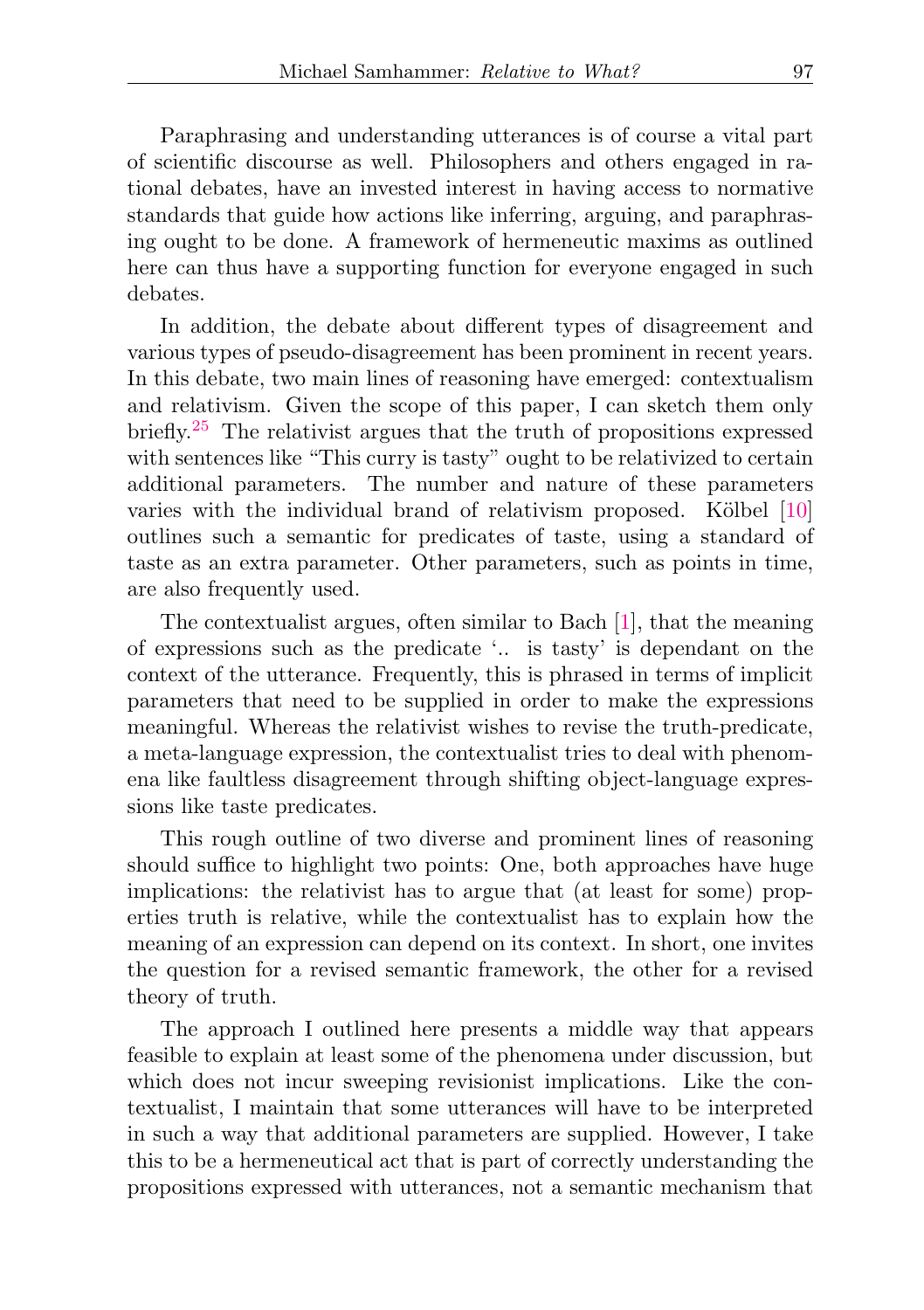invites calls for a revised theory of meaning that explains how the some proposition can have context-dependant meanings. All that hermeneutics presupposes is that people's utterances are not always understandable as propositions right away. Like the relativist, I maintain that some truth judgements may be relative, simply because truth judgements are just another form of utterance that might require interpretation to excavate their proposition. Which particular theory of truth – if any – one presupposes is not yet relevant at the level of trying to understand utterances as propositions.

#### 6 Open questions

This paper presented an outline for the methodological interpretation of utterances by means of higher-place predicates. To achieve this, the role of these expressions in ordinary language was analysed as being governed by principles of economy and purposefulness. However, this linguistic phenomenon can give rise to other questions that can not be answered here but still warrant a brief exploration.

While this paper discussed the use of higher-place predicates as tools for interpretation, one can also ask when authors should make use of predicates of a certain arity as part of speech acts. When, for example, should we use the three-place-predicate '.. gives .. for ..' as opposed to the two-place-predicate '.. gives .. ' when we want to inform others about our gift giving? What are the criteria by which we judge a lower-place predicate to be sufficient to achieve our purposes? The fact that conversation usually goes well and is not constantly plagued by misunderstandings seems to suggest that people are remarkably good at picking predicates of an appropriate arity for the given situation. I've outlined in a previous work why this type of expression-selection is a vital part of performing speech acts in order to achieve given purposes and also respect the economic constraints of discourse [\[19,](#page-28-1) A and B].

One could even ask more fundamental questions such as when we should use predicates of a certain arity as part of a language or a theory. This question relates to various debates on relativism (of truth, moral, motion, knowledge etc.), which can be framed as debates about why we should (not) use predicates of a certain arity when talking about certain matters. Various forms of moral relativism, for example, can be framed as advocating the use of certain higher-place predicates (e. g. '.. is morally justified according to the code ..') as opposed to using lowerplace predicates (e. g. '.. is morally justified') when we perform certain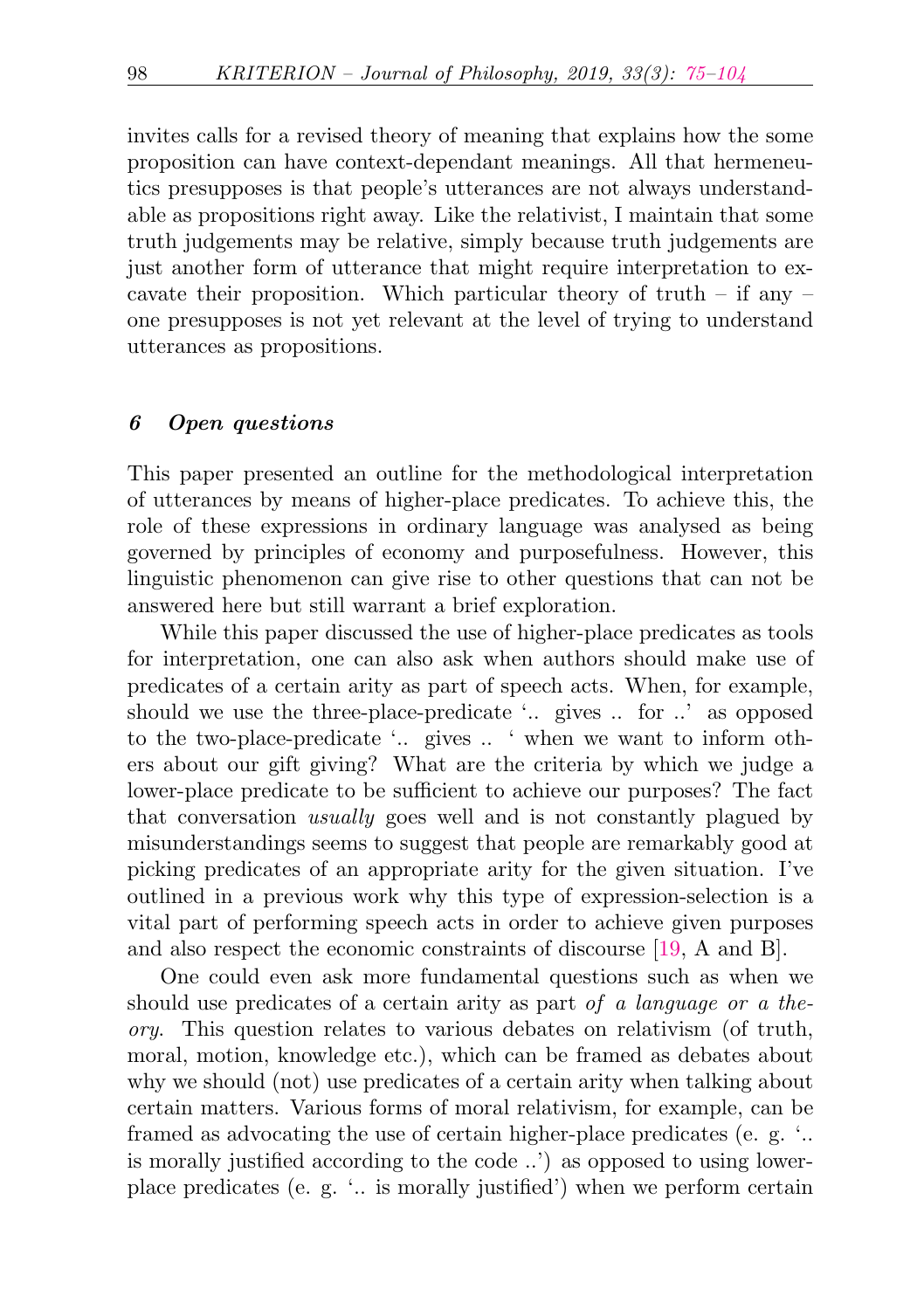value judgements. One way to approach questions like this is to view the selection of predicates as part of language construction as a specialized question about how language in general should be structured. This constructivist approach lends itself to criteria like fruitfulness of expressions (What purposes can I achieve, given this definition of an n-place predicate?), the ease with which they can be used (How long-winded will my judgements about progress be, given this 14-place predicate?). or their flexibility (Can I use this language and its expressions in any given context without creating inconsistent statements?) [\[19,](#page-28-1) A and D].

#### Notes

- <span id="page-24-0"></span>[1](#page-1-0) Explaining away disagreement is often seen as problematic, when it comes to discussing contextualist semantics. See [\[10,](#page-27-6) p. 390], [\[11,](#page-27-7) p. 18] for examples. However, this particular debate should not distract from the fact that in practice, being able to dissolve a disagreement can be a good thing. It can save the effort of arguing a case and lead to a speedy resolution of what might otherwise become (or already has been) a lengthy debate.
- <span id="page-24-1"></span>[2](#page-1-1) "Exegetical interpretation should not lead to results that are arbitrary or in the same need of interpretation as the interpreted text itself. On the contrary, the aim is to provide readings that the author in question could be asked to accept to the best of our knowledge and which are less in need of interpretation in the relevant respects." [\[17,](#page-28-0) p. 152].
- <span id="page-24-2"></span>[3](#page-1-2) Wellman provides a list of different objects that are regarded as the object of relativism-debates by various authors. These include values, judgements and moral norms. The diversity of this list illustrates part of the fragmentation in this area of discourse. [\[22,](#page-28-4) p. 107].
- <span id="page-24-3"></span>[4](#page-2-0) Harman [\[7\]](#page-27-9) outlines such a form of Relativism. He emphasizes that certain lowerplace predicates such as 'ought' can be treated as elliptical and should thus be paraphrased. He rejected this view later. See [\[8\]](#page-27-10).
- <span id="page-24-4"></span>[5](#page-2-1) "Among exegetical interpretations, one may (at least and roughly) distinguish between interpretations that aim at a true understanding of a text as uttered by an author, i.e. an understanding that corresponds to a (or even the) meaning this author intended, and interpretations that aim at a defensible understanding, i.e. an understanding that can be defended as being fair and plausible to the best of our knowledge." [\[17,](#page-28-0) p. 153].
- <span id="page-24-5"></span>[6](#page-2-2) For a more detailed overview of this approach to logic see [\[18\]](#page-28-5).
- <span id="page-24-6"></span>[7](#page-2-3) The following list of expressions can be used to construct similar examples, which may be familiar from personal experience: '.. is important  $/$  to  $.$   $/$  for  $.$ ', '.. is neccesary  $/$  to  $.$   $/$  for..',  $\cdot$  is correct  $/$  according to the standard  $.$ ',  $\cdot$  is expensive / compared to .. / for the person ..', '.. is a restaurant / at the point in time  $\ldots$ ,  $\ldots$  is chancellor / of  $\ldots$  / at the point in time  $\ldots$
- <span id="page-24-7"></span>[8](#page-5-0) This should be taken in the spirit of Grice's [\[6\]](#page-27-3) maxim of quantity.
- <span id="page-24-8"></span>[9](#page-7-0) In contrast: " It is a rainy Saturday morning in Palo Alto. I have plans for tennis. But my younger son looks out the window and says, 'It is raining'. I go back to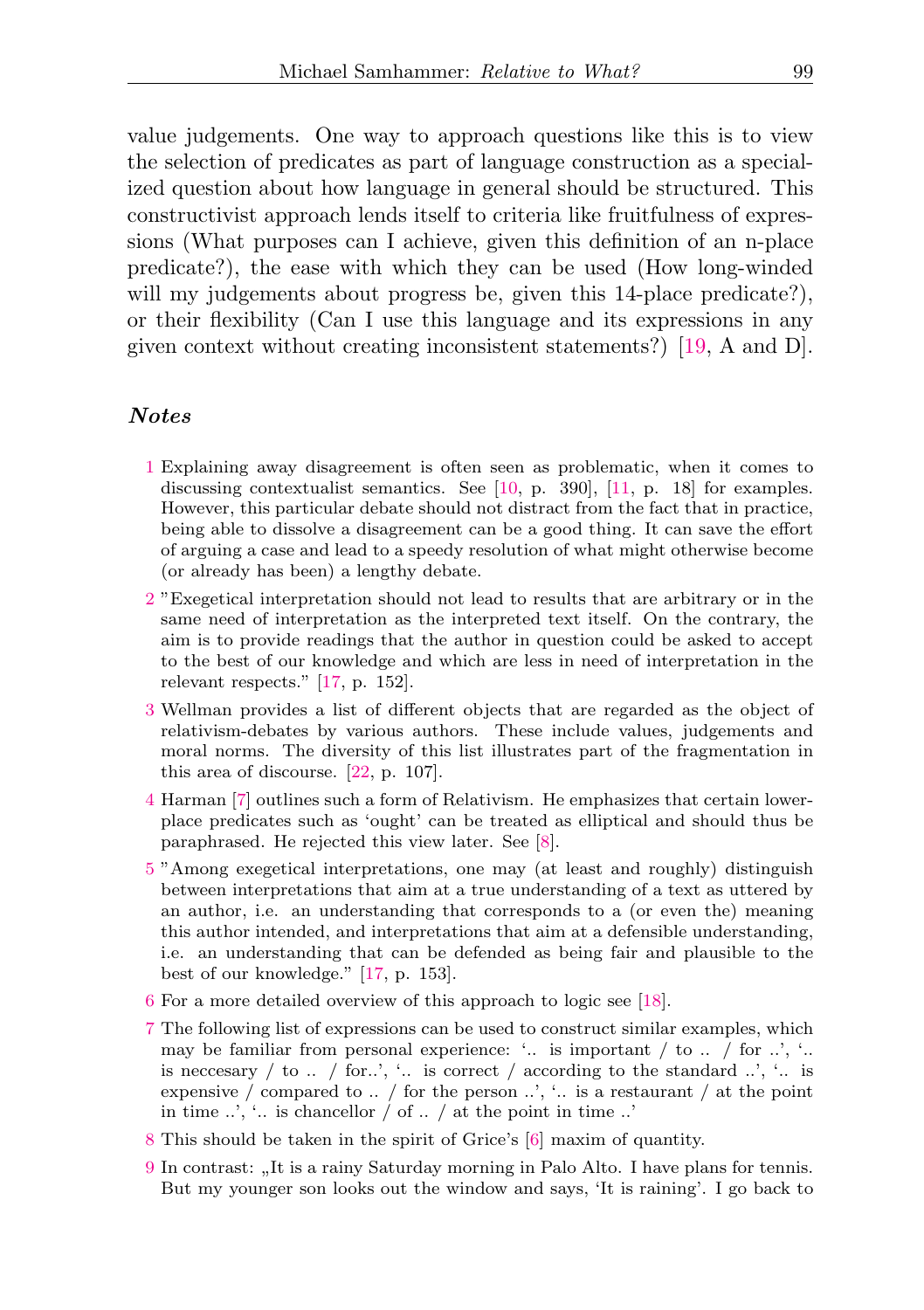sleep. What my son said was true, because it was raining in Palo Alto. There were all sorts of places where it wasn't raining: It doesn't just rain or not, it rains in some places while not raining in others. In order to assign a truth-value to my son's statement, as I just did, I needed a place. But no component of his statement stood for a place. The verb 'raining' supplied the relation rains $(t, p)$ – a dyadic relation between times and places as we have just noted. The tensed auxiliary 'is' supplies a time  $[\dots]$ ." [\[12,](#page-27-11) p. 138].

- <span id="page-25-0"></span>[10](#page-8-0) See for example: [https://www.huffingtonpost.com/entry/](https://www.huffingtonpost.com/entry/make-america-great-again-for-whom_us_58d2d026e4b062043ad4af69) [make-america-great-again-for-whom\\_us\\_58d2d026e4b062043ad4af69](https://www.huffingtonpost.com/entry/make-america-great-again-for-whom_us_58d2d026e4b062043ad4af69) (checked on 9.7.2018)
- <span id="page-25-1"></span>[11](#page-8-1) For an example, see [\[20\]](#page-28-6).
- <span id="page-25-2"></span>[12](#page-9-0) "[...] the ascriptions and statements that are connected with an interpretation should be as fair as possible – in particular, there should be no already known interpretantia or interpretantia which one could "easily" construct which are as accurate but under which the author fares better." [\[17,](#page-28-0) p. 169].
- <span id="page-25-3"></span>[13](#page-9-1) "Pay heed to the interpretandum, its author and the author's language and interpret accordingly." [\[17,](#page-28-0) p. 163].
- <span id="page-25-4"></span>[14](#page-10-0) This can be seen as a modified version Reinmuth's path accuracy. "If possible, interpret texts in such a way that their authors reach their (presumed) aims on paths they have (presumably) chosen." [\[17,](#page-28-0) p. 166]. The modification is that interpretation through arity raising deals with paths that the author might have reasonably taken, but in practice did not.
- <span id="page-25-5"></span>[15](#page-11-0) Reinmuth calls this accuracy with respect to the verbal context. [\[17,](#page-28-0) p. 166].
- <span id="page-25-6"></span>[16](#page-11-1) This is a presumption of normality that can be considered part of the hermeneutic framework employed here. For details on presumptions like these, see [\[17,](#page-28-0) p. 171].
- <span id="page-25-7"></span>[17](#page-12-0) "The case of enemy raises interesting issues concerning the relative primacy of the two-place relation enemy of and the one-place property that results when the second argument is filled in – e.g. The one-place property that Richard Nixon had in mind in compiling his "Enemies List", which might be expressed as "enemy of Richard Nixon"." [\[13,](#page-27-8) p. 263].
- <span id="page-25-8"></span>[18](#page-12-1) Reinmuth provides similar characterizations for malevolently reconstructing arguments: "Someone who reconstructs an argumentative text malevolently puts forward a reconstruens according to which the reconstruendum has an absurd or problematic thesis or contains incorrect inferences or undischarged assumptions or involves absurd or problematic reasons, while he knows of an (at least equally) accurate reconstruens which does not generate such ascriptions or could with reasonable effort produce such a reconstruens." [\[17,](#page-28-0) p. 169].
- <span id="page-25-9"></span>[19](#page-14-1) One area where this practice plays an important role is in the standardization of certain predicates in the applied sciences. When engineers, for example, want to talk about a certain property of a material (e.g. hardness), they will frequently use lower-place predicates, despite the property in question being relative to various factors (e.g. temperature). This does not create inconsistencies since the predicates are tied to standardized procedures which usually set parameters like temperature to a constant value (e.g. 21  $\degree$ C). The trouble-free use of lower-place predicates becomes possible by explicitly keeping certain factors constant.
- <span id="page-25-10"></span>[20](#page-14-2) [\[21,](#page-28-7) p. 44]. Another example can be found in Quine's "Word and Object". He talks about the concept of stimulus meaning, using a variety of different-place expressions, only to explicitly state what he considers to be the full arity: "Fully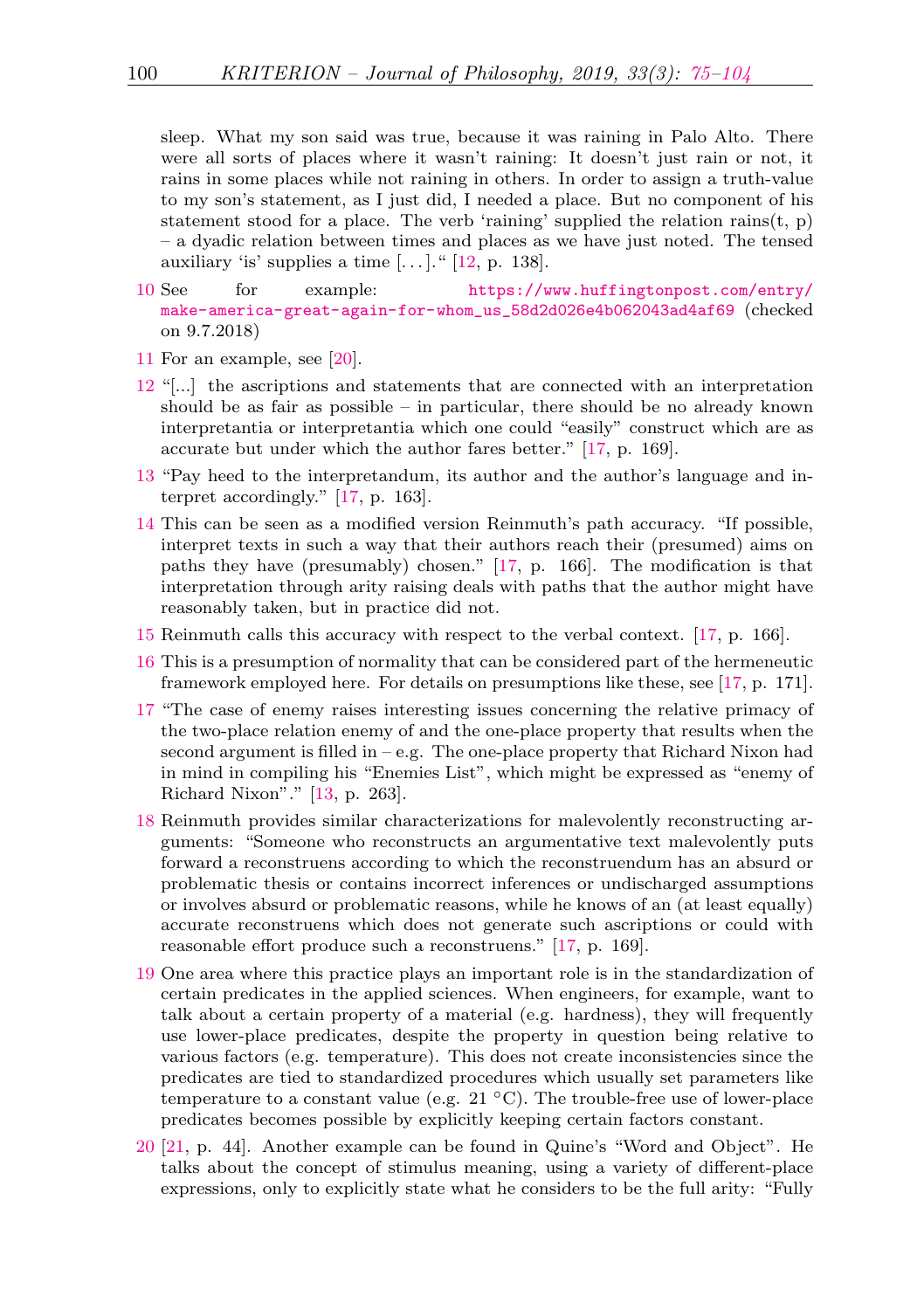ticketed, therefore, a stimulus meaning is the stimulus meaning modulo n seconds of sentence S for speaker a at time t." [\[15,](#page-28-8) p. 33].

- <span id="page-26-2"></span>[21](#page-14-3) Including the context of the interpreted utterance, as these last examples did, can be considered a form of accuracy with respect to the verbal context. See [\[17,](#page-28-0) p. 166].
- <span id="page-26-3"></span>[22](#page-16-0) This can be seen as a consequence of Reinmuth's linguistic accuracy and normality presumptions: "Identify the language of the utterance and then the author's language properly and align the interpretation to the author's language. Only consider usages that are in accordance with the conventions of the author's language." [\[17,](#page-28-0) p. 164]. and "Normality presumptions concern the situation of agents and those agents themselves, their (linguistic) behavior and acts, the propositions they hold to be true and their beliefs about each other." [\[17,](#page-28-0) p. 173].
- <span id="page-26-4"></span>[23](#page-20-0) That is not to suggest that these standards do not have fuzzy boundaries. Anyone who has done substantial travel will tell you that even products that pride themselves on their uniformity like Coca Cola and Big Macs can taste slightly differently in different parts of the globe. But the fact that the taste standards for these products have fuzzy boundaries does not mean that they are entirely subjective.
- <span id="page-26-5"></span>[24](#page-21-0) MacFarlane phrases such an objection to a similar example after a proposed contextualist treatment: "Intuitively, though, it does seem that we are disagreeing. We certainly take ourselves to be disagreeing. I may say, "Wrong!" or "That's false" – neither of which would be appropriate if you had said explicity that apples taste good to you." [\[12,](#page-27-11) p. 18].
- <span id="page-26-6"></span>[25](#page-22-0) For more detailed overviews on the debate between contextualists and relativists see [\[2\]](#page-27-5) and [\[11\]](#page-27-7). Cappelen and Hawthorne in particular devote much attention to the general landscape of this ongoing debate. For more detail on the relation of arity raising to this discourse see [\[19,](#page-28-1) p. 150].

Michael Samhammer Department of Philosophy University of Greifswald Baderstr. 6 17489 Greifswald, Germany [<michael.samhammer@uni-greifswald.de>](mailto:michael.samhammer@uni-greifswald.de)

#### <span id="page-26-0"></span>References

<span id="page-26-1"></span>[1] Bach, Kent. "Conversational Impliciture". In: Mind and Language 9 (1994), pp. 124–162.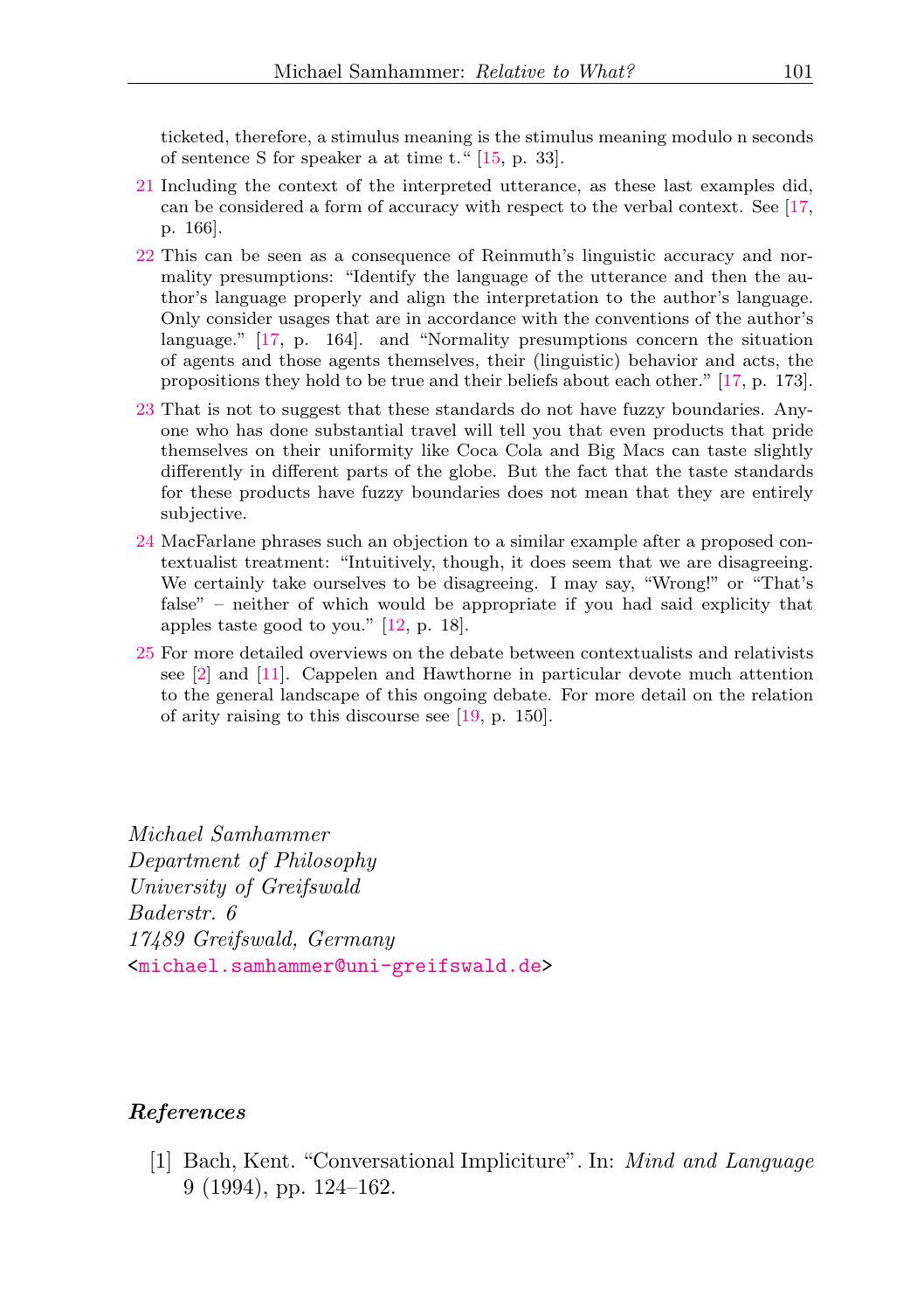- <span id="page-27-5"></span>[2] Cappelen Herman; Hawthorne, John Relativism and monadic truth. Oxford: Oxford Univ. Press, 2009
- <span id="page-27-4"></span>[3] Carrier, David. "Piero della Francesca and His Interpreters: Is there Progress in Art History?". In: History and Theory, Vol 26, No. 2 (1987), pp. 150-165.
- <span id="page-27-2"></span>[4] Condoravdi Cleo; Gawron, Jean M. "The Context-dependency of Implicit Arguments." In: Quantifiers, deduction, and context. Ed. by Makoto Kanazawa und Christopher J. Piñón. (1996), pp. 1–32.
- <span id="page-27-0"></span>[5] Graves, Paul R. "Argument Deletion Without Events". In: Notre *Dame Journal of Formal Logic* 34 (4) (1993), pp.  $607-620$ .
- <span id="page-27-3"></span>[6] Grice, Paul: "Logic and Conversation". In: Syntax and semantics. Ed. by Peter Cole, Jerry L. Morgan. (1975), pp. 41–58.
- <span id="page-27-9"></span>[7] Harman, Gilbert. "Moral Relativism Defended". In: The Philosophical Review 84 (1) (1975), pp. 3–22.
- <span id="page-27-10"></span>[8] Harman, Gilbert. "Moral relativism is moral realism". In: Philosophical Studies 172 (2015), pp. 855-863.
- <span id="page-27-1"></span>[9] Kenny, Anthony. Action, emotion and will. London: Routledge, 2003.
- <span id="page-27-6"></span>[10] Kölbel, Max. "The Evidence for Relativism". In: Synthese 166 (2009), pp. 375–395.
- <span id="page-27-7"></span>[11] Lasersohn, Peter: "Context Dependence, Disagreement, and Predicates of Personal Taste". In: Linguistics and Philosophy 28 (2005), pp. 643-686.
- <span id="page-27-11"></span>[12] MacFarlane, John. "Relativism and disagreement". In: Philosophical Studies 132 (2007), pp. 17-31.
- <span id="page-27-8"></span>[13] Partee, Barbara H. "Binding Implicit Variables in Quantified Contexts". Available online [https://udrive.oit.umass.](https://udrive.oit.umass.edu/partee/Partee89_BindingImplicitVar.pdf) [edu/partee/Partee89\\_BindingImplicitVar.pdf](https://udrive.oit.umass.edu/partee/Partee89_BindingImplicitVar.pdf), last checked on 11.4.2018.
- [14] Perry, John; Blackburn, Simon. "Thought without Representation". In: Proceedings of the Aristotelian Society. Supplementary Volumes Vol. 60 (1986), pp. 151-166.